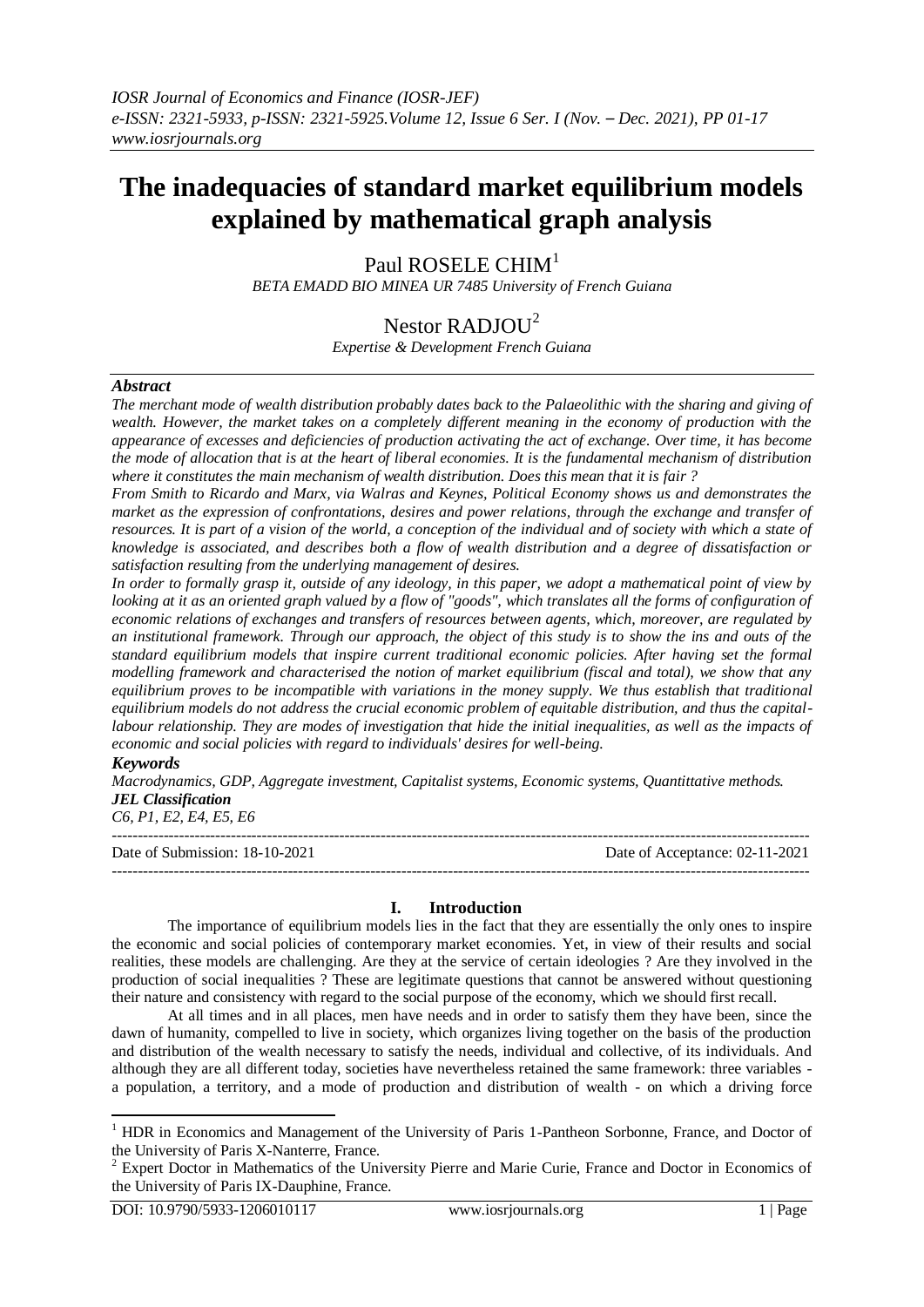operates, i.e. a conception of the world and of the individual that is conveyed, on the one hand, by a governance that manages education and the cohesion of the whole, and, on the other hand, by a cultural and technical complex that ensures a dynamic of progress. Thus, the economy appears as the substratum of any society in which its purpose is to guarantee the living conditions and well-being of the population. How to produce and how to distribute are its essential concerns.

In this perspective, the notion of the market as a means of distributing wealth probably dates back to the Palaeolithic era with the sharing and giving. But the market takes on its full meaning in the agricultural production economy of the Neolithic period, where production excesses and shortfalls appear and give rise to exchanges. However, it was not until Ancient Greece that it asserted its current mechanical form with money and trade. Nevertheless it is after the industrial revolution, in the 19th century, that the market becomes the mode of explanation of the liberal economies where it constitutes the principal mechanism of distribution of wealth. Is this distribution equitable for all that ?

In fact, with regard to today's differences in wealth accumulation, the market appears as the expression of confrontations of desires and power relations, through the realization of exchanges and resource transfers. It is part of a vision of the world, a conception of the individual and of society with which a state of knowledge is associated, and describes both a flow of wealth distribution and a degree of dissatisfaction or satisfaction resulting from the underlying management of desires. To formally grasp it, outside of any ideology, we adopt a mathematical point of view by looking at it as an oriented graph valued by a flow of "goods", which translates all the forms of configuration of economic relations of exchanges and transfers of resources between agents, which moreover are regulated by an institutional framework. Through this approach, the aim of this paper is to show the ins and outs of the standard equilibrium models that inspire current traditional economic policies. After setting the formal modeling framework and characterizing the notion of market equilibrium (fiscal and total), we show that any equilibrium is incompatible with variations in the money supply. It is thus established that traditional equilibrium models do not address the crucial economic problem of equitable distribution, and thus the capital-labour relationship. They are modes of investigation that conceal initial inequalities, as well as the impacts of economic and social policies with regard to individuals' desires for well-being. In particular, it shows that these models, Walrasian and Keynesian, restrict themselves to price or quantity adjustments only, within the framework of a notion of equilibrium that is incompatible with any variation in the money supply. As a result, the Walrasian and Keynesian markets are placed in an institutional environment of simple recirculation of savings and accumulation of wealth by the former to the detriment of the latter.

# **1. Standardization of equilibrium models**

The economic agents are on the one hand individuals, natural persons who have to satisfy needs, especially vital needs. On the other hand, they are institutions which, as legal entities, organize the production and distribution of wealth. All have resources that enable them to produce (labor, goods, services, money ...), consume and accumulate wealth to satisfy their needs. To this end, they are led to exchange their resources, one with the other, within the framework of a functional organization of the society in which they express themselves. These exchanges, which are based on a mode of resource distribution, refer back to the notion of the market, which we first propose to formalize in a single framework, in order to analyze the relevance of academic models of market equilibrium, both Walrasian and Keynesian.

# **1.1. The market backbone as a value-oriented graph**

By definition, we call market, at an instant or over a fixed period, the data  $(G, Z)$  of a graph oriented G  $= (A, U)$  and valued by a flow Z of resources, where :

The vertices are the elements of A, of the economic agents characterized by the nature of their function (household, company ...) and the resources at their disposal ;

The arcs  $u \in U$   $(\subset A \times A)$  are the pairs of co-traders;

Valuation is an application Z of U in the resource space  $F \subset \mathbb{R}^n$  such that :

$$
U \xrightarrow{Z} F \quad \text{et on note} \quad Z(u) = Z_u
$$

Concretely, an arc  $u = (a, b)$  and its valuation,  $a \xrightarrow{z_u} b$ , mean that the agent a, the offerer, transfers to the agent b , the requester, a quantity Z of its resources, the result of confrontations of desires, negotiations and choices, constrained or not, which give rise, at the end of the market, to the variation of the initial resources of the agents.

With this definition of the market one can, within the framework of graph theory, study the different market configurations, as well as many other problems, such as supply circuits. However, the very high number of peaks, millions or even billions of economic agents, can prove to be an insurmountable obstacle, even for today's most powerful computers. To get around this difficulty, the economy groups agents of the same nature into categories, but grouping is also problematic. Can the behavior of a group be a simple aggregation of individual behaviors ? The answer, which comes from psycho-sociology, separates the microeconomic approach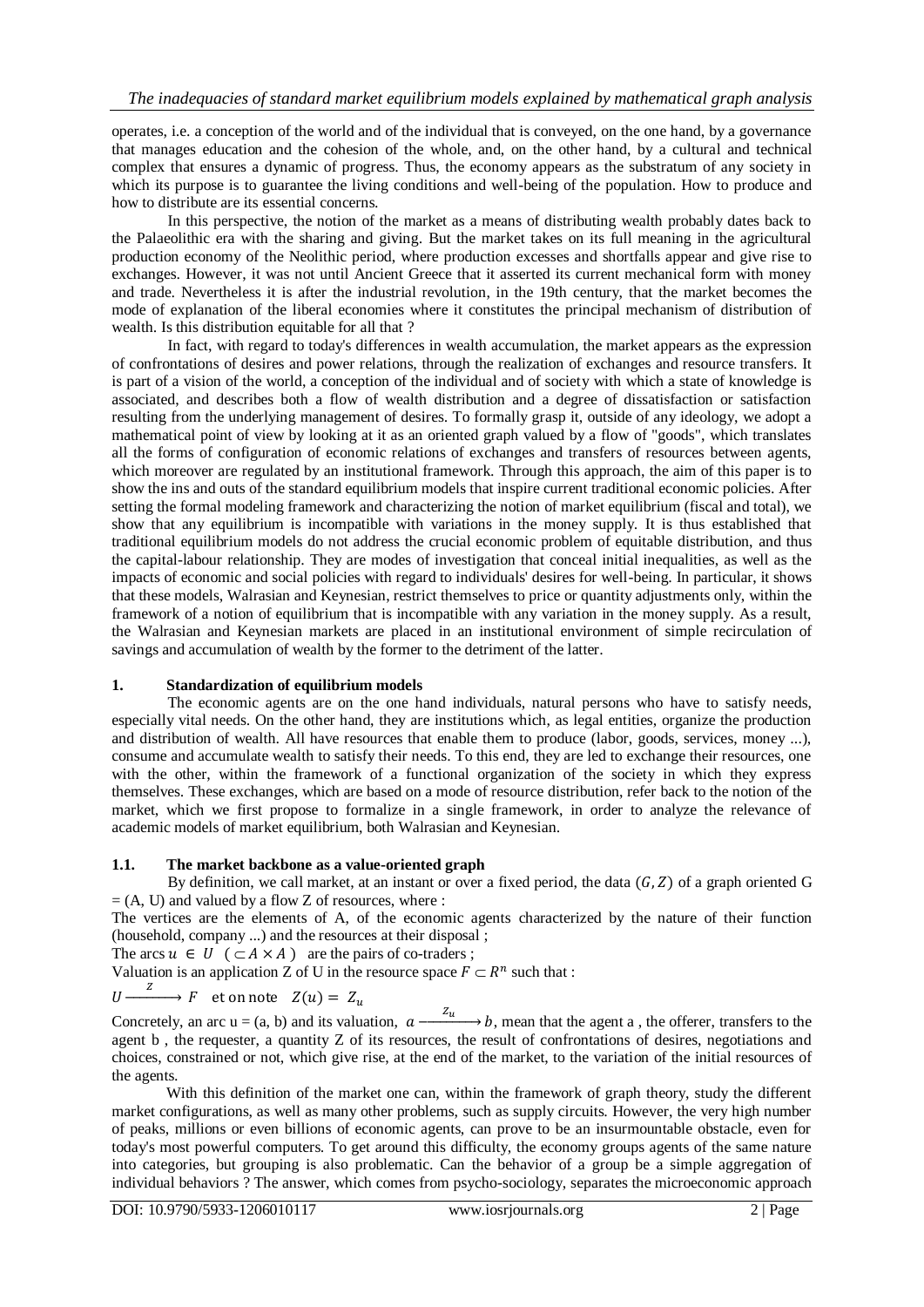of classical theories from the macroeconomic approach of Keynesians who, like sociologists, consider the behaviour of a group to be specific and different from the simple sum of its components.

In order to be able to calculate the resource variations of the agents at the end of the market, the incidence matrix associated with the graph  $G = (A, U)$  of the market is introduced :

$$
M(G) = (\beta_{a,u})_{a \in A, u \in U}
$$
 with 
$$
\beta_{a,u} = \begin{cases} -1 & \text{si } u = (a,b) \text{ et } a \neq b \\ 1 & \text{si } u = (b,a) \text{ et } a \neq b \\ 0 & \text{otherwise} \end{cases}
$$

Where each row corresponds to a vertex (an element A) and each column to an arc. (A row thus indicates the number of arcs incident to a vertex and on a column there are various 0 and exactly one 1 and one -1). And we immediately get the matrix form of the market :

 $(S_a)_{a \in A} = M(G).Z$ 

with  $S_a = \sum_{u \in U} \beta_{a,u} Z_u$  Net change in resources of a

It allows to calculate mechanically, at the end of the market, in real or monetary terms, the resource variations of all the agents. At each peak, an incoming flow is a resource and an outgoing flow a job and for any couple of coswappers  $u = (a, b)$  we have :

 $\beta_{a,u} Z_u + \beta_{b,u} Z_u = 0$  Principle of double-entry accounting.

It is, obviously, the translation of the employment-resource equality ; what is given by one is received by the other. Moreover, with this relationship we find two important laws of classical economics, the law of Say and the law of Walras.

For this reason, in note for any agent has A :

 $U^+$ 

 $U^{-}(a)$  = set of arcs having a as extremely

 $U(a) = U^+(a) \cup U^-$ 

And we can then write the resource variation of an agent a in the form :

 $S_a = \sum_{u \in U^+(a)} Z_u - \sum_{u \in U^-(a)} Z_u$  Net balance of exchanges of a with others Resource input Resource output

By posing :

 $D_a = \sum_{u \in U^+(a)} Z_u$ + =  $U_{a \epsilon A} S_a^+$ <br>- =  $U_{a \epsilon A} S_a^ \ddot{Q}_a = \sum_{u \in U^-(a)} Z_u$ 

We can thus interpret ensemble  $D<sub>a</sub>$  of the incoming resources as the realization of a global demand for a in return for a global supply  $O_a$ , the totality of the resources coming out of a. This makes it possible to write the variation of the resources of any agent a in the form of a difference between demand and supply :

$$
S_a = D_a - O_a
$$

It then follows that for any oriented and valued graph (G, Z), as well as for all its subgraphs, the following relation (1) is always verified :

 $S_A = \sum_{a \in A} S_a = \sum_{a \in A} \sum_{u \in U} \beta_{au} Z_u = D^+ - O^- = 0$  (Resource = Employment) (1)

In other words, on any market, the sum  $0^-$  of all the realized offers is equal to the somme  $D^+$  of all the realized requests, since what goes out at some goes in at others. From the formal point of view, any market is at its closing globally mechanically balanced  $(D^+ = O^-)$  and this formal balance of supply and demand is indeed a statement of the law of Say<sup>3</sup>.

In particular, by noting  $S_t$  the variation in the resources of any group of agents I of A, we have :

$$
S_I + S_{A-I} = 0
$$

In other words, if through the market alone a group of agents I increases its resources, it is necessarily to the detriment of the other  $A - I$ . The knowledge of  $S_I$  implies that of  $S_{A-I}$  and we also find one of the forms of Walras' law<sup>4</sup>: if

For an illustration, we use  $A = \{I, J\}$  where I is all the individuals and J is all the "legal persons" of the social organisation (State, administrations, companies, banks, foreigners). The configuration of the market takes the reduced form of the following figure  $(1)$ :

1

<sup>&</sup>lt;sup>3</sup> "Products are exchanged for products" is one of its original formulations.

<sup>4</sup> Walras' law can also be stated as follows : when equilibrium is reached on (m-1) markets, it is achieved on all m markets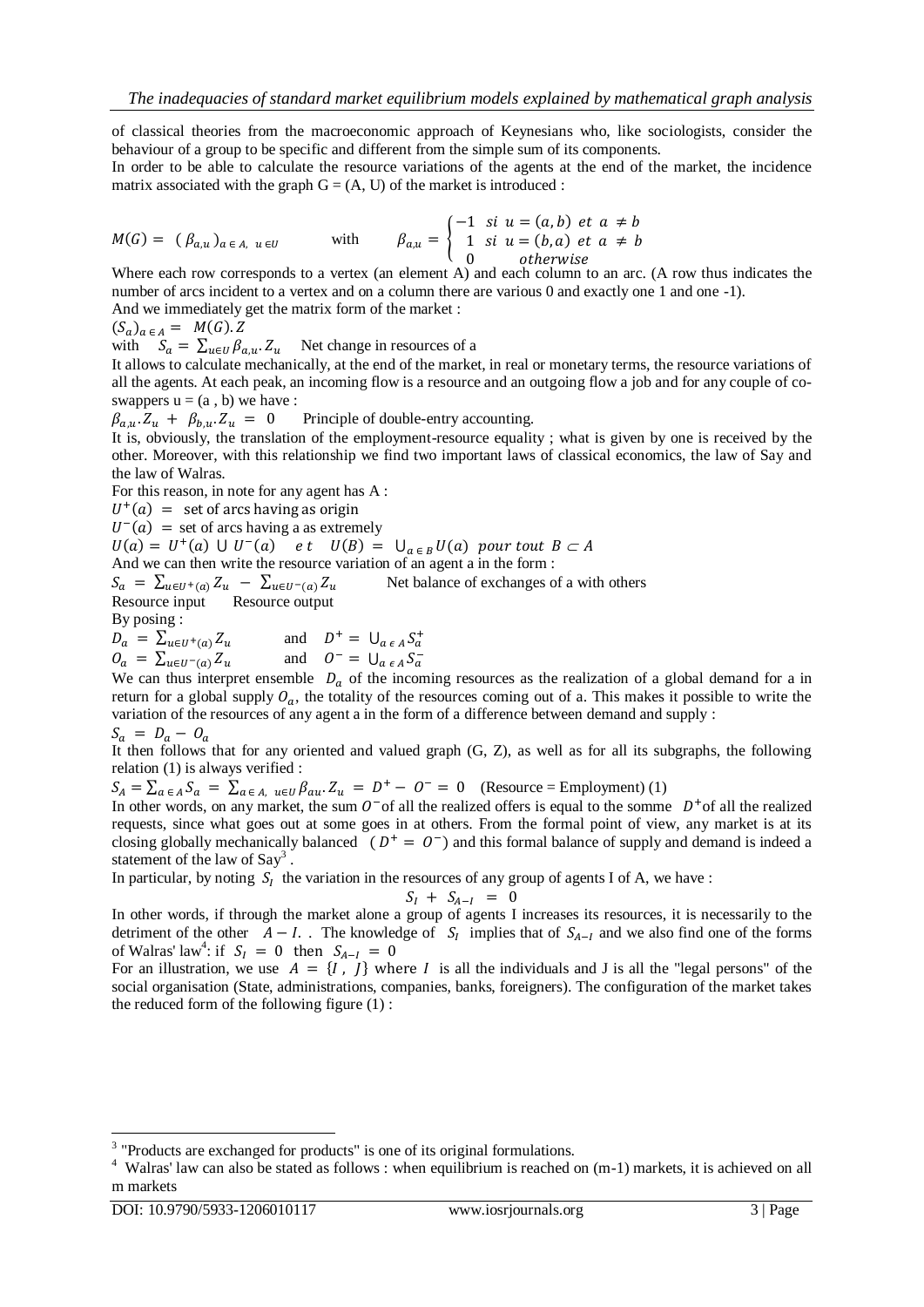

Figure 1

and whose matrix expression is :

$$
\begin{pmatrix} s_J \\ s_I \end{pmatrix} = M(G).Z = \begin{pmatrix} 0 & -1 & 1 \\ 0 & 1 & -1 \end{pmatrix} \cdot \begin{pmatrix} Z_u \\ Z_w \\ Z_s \end{pmatrix} = \begin{pmatrix} Z_s - Z_w \\ Z_w - Z_s \end{pmatrix}
$$

with  $S_I + S_I = 0$ 

In this reduced market, individuals I provide institutions J with their labour and savings, in exchange for the income (capital, labour) that they allocate to their consumption and savings. And the institutions, for their part, use what they receive to produce new resources (goods, money...) for the production, consumption and accumulation of wealth. Here we find the simplified architecture of the Walrasian and Keynesian model.

More generally, in any economy where exchanges of resources take place, a market is formally characterised by the fact that it is a valued oriented graph,  $(G, Z)$ ,  $G = (A, U)$  whose matrix form is well defined by the system :

$$
(S_a)_{a \in A} = M(G).Z
$$
 matrix expression  
avec 
$$
S_a = D_a - O_a
$$
 variation of resource of a  

$$
\sum_{a \in A} S_a = 0
$$
 always checked (key (1))

The number of peaks, the elements of A, is the order of the market and gives an idea of the size and complexity of the market.

This formalism makes it possible to deal with the problems of the distribution of the wealth produced through the study of the configuration of the market and its valuation Z, but the nature of the variations  $S_a$  of resources depends on what the agents are. For example, in a monetary economy :

if the agent a is a household,  $S_a$  is the difference between the income received (labour, capital, loans, etc.) and its expenditure on consumption, equipment, premiums, savings, etc.

if E is the set of "foreign" agents, the rest of the world,  $S<sub>rm</sub>$  is the balance of payments balance, which acts on the volume of the money supply, which is growing pour  $S_{rm} > 0$ ;

if B is all the banks,  $S_B = -S_{A-B}$  corresponds to the variation in the money supply (*creation for*  $S_B < 0$  *and destruction for*  $S_B > 0$  ) resulting from the market and it impacts the overall volume of market transactions. When  $S_B = 0$  the money supply remains constant and the banks simply put back into circulation the savings they receive. As for the market, it merely redistributes income.

Clearly, with this formal approach to the market, whatever its nature and the way in which it distributes resources, the reality of exchanges and the evolution of the resources of the agents of any market economy are faithfully reflected. This provides a mathematical tool for studying the various aspects of the evolution of the distribution of wealth, in particular by restricting itself to sub-graphs where the market is limited to one or more goods at a time, such as the markets for goods and services, capital, labour, money, etc.

However, this universal model remains at this stage incomplete to grasp the various existing theoretical models. It needs to be supplemented by hypotheses relating to the behaviour of agents, the social context and the institutional framework. In this perspective, it is considered that the variation of resources from the market is the result of the manifestation of human behaviours and relationships, which cannot be dissociated from the organisation and dynamics of the society in which they are expressed. These behaviours are therefore the result of a very large number of variables that should be integrated into this formalisation of the market. For this, two types of variables can be distinguished, one of institutional action noted v is observable and reports on the economic and social policies implemented. The other is an indeterminate variable t (taste, motivation, information...) which can remain hidden from the eyes of observers (economist...). By incorporating them into the data in the above system, the following formal standard study model is defined for any market (I) with :

$$
(S_a(v,t))_{a \in A} = M(G).Z(v,t)
$$
  
 
$$
S(v,t) = D(v,t) - Q(v,t)
$$

$$
\sum_{a \in A} S_a(v, t) = 0
$$
 always checked (key (1))

This model, as an oriented and valued (G,Z) graph, is well adapted to the study of various economic approaches, such as the aggregation of agents, the reduction of the market to one or several goods... For example, the notions of market size, its geographical location, distribution circuit, clientele... are respectively translated in terms of the order of the graph, the connectedness and the notions of path and antecedents of the vertices.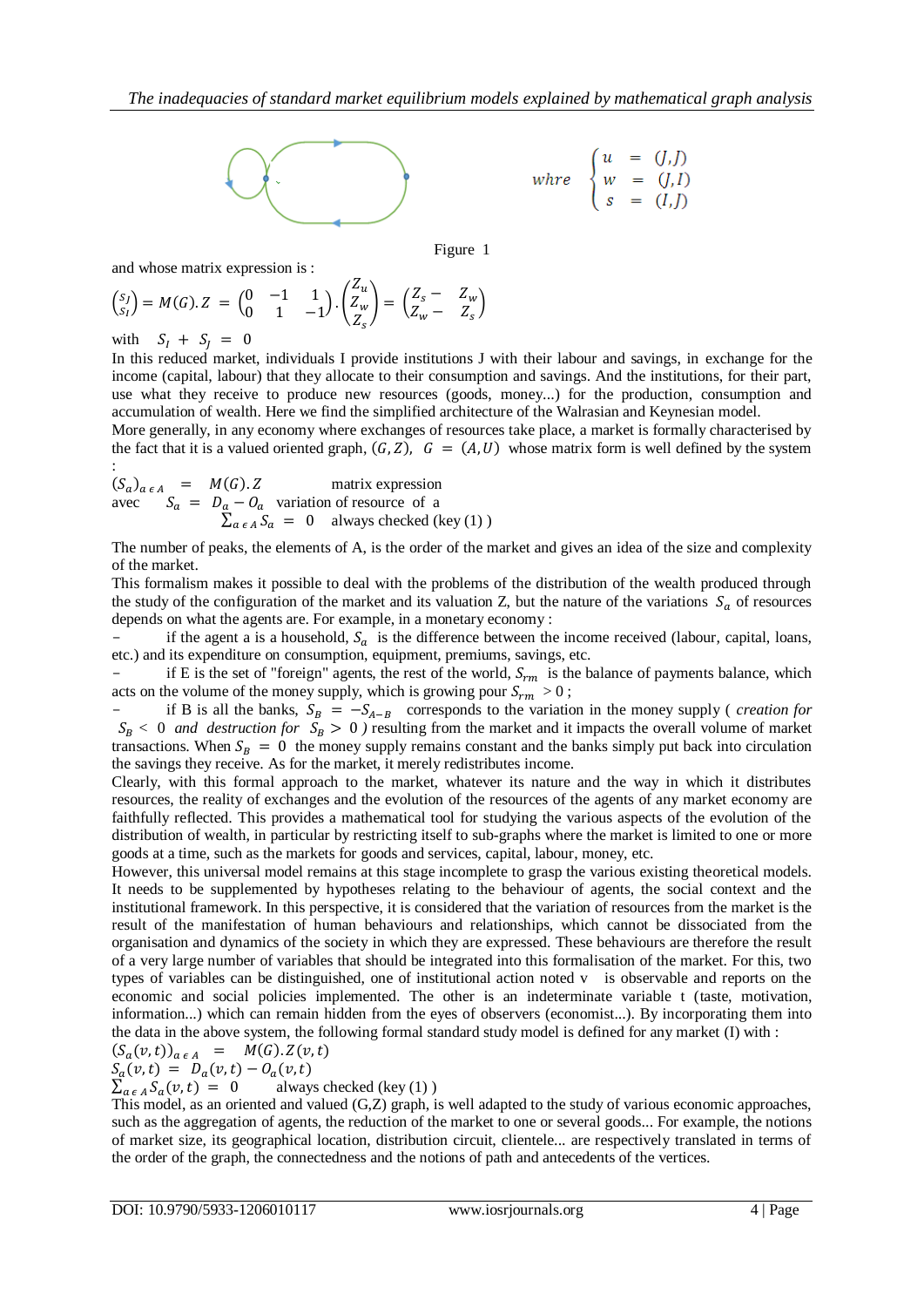However, in order to exploit and deepen this market modelling, it will generally be necessary to associate certain hypotheses with it. For example, if  $H(v,t) = \sum_{a \in A} S_a(v,t) = 0$  and *H* is assumed to meet the conditions of the implicit function theorem, then the variable t is locally dependent on v, dire  $t = \varphi(v)$ . In other words, the distribution of resources from the market is punctually determined by the action of the institutional framework. As another example, if we look at the variable v as a parameter and ask for any agent a ,  $S_a(v,t) = S_{v,a}(t)$ , then, when the function fonction  $S_{v,a}$  is sufficiently regular, it is slowly distorted when v varies continuously without changing its nature, except at certain singular points where it changes abruptly in nature. This is what happens when an agent's income reaches a certain level which allows him to change his consumption pattern and social status.

However, it is not possible to examine the traditional equilibrium models of the market economy without introducing money and notions of equilibrium into this standard model.

#### **1.2. Various notions of market equilibrium**

Modern economies are monetary economies, where every transaction of goods (goods, services, labour, securities...) has a counterpart in money and there is a duality between the real economy and the monetary one. Hence the existence of two components of the flow  $Z = (X, Y)$  of resources, one material X (goods, services, securities...) and the other monetary Y (expenditure, purchase, contribution...) and therefore for every arc u :

$$
Z_u = (x_u, y_u) \text{ où } \begin{cases} x_u \in F \subset R^n \text{ goods} \\ y_u \in \mathbb{R} \text{ income (currency)} \end{cases}
$$

Consequently, the formal standard market model can be reduced to a material or monetary form. As with any given price-wage system p , for any given arc u :

 $y_u = p.x_u + m_u$ 

where  $m_u$  représente represents a transfer of income (social assistance, taxation, bonus, etc.)

The reduction of a market to its monetary form does not erase the material form and via  $\alpha$  via  $\alpha x_u$  allows adjustments by p-prices or quantum. For example, in the goods and services market alone, any material transaction  $x_u$  corresponds, via the price-wage system p, to the monetary transaction  $y_u = p.x_u$  and vice versa.

Firstly, to define what the idea of the equilibrium of maximum material satisfaction can be, we place ourselves in the framework of the standard formal market model defined in ( I ), reduced to its material form, that's to say

:  $(S_a(v,t))_{a \in A}$  =  $M(G).X(v,t)$ with  $s_a(v,t) = d_a(v,t) - o_a(v,t)$  (variation in goods)  $\sum_{a \in A} s_a(v, t) = 0$  always checked

we conjecture that the variation  $s_a(v, t)$ , a commodity complex is never zero, so :

$$
s_a(v,t) = d_a(v,t) - o_a(v,t) \neq 0.
$$
 (2)

because it is a matter of exchanging goods and it would be absurd to give exactly what one wants to receive.

Moreover, it is admitted that economic agents are not necessarily satisfied with the transactions they carry out, which do not always correspond to their wishes. Especially since not only do some agents do not have sufficient available resources to acquire the resources they need, they also have to adapt to market constraints. They are therefore led to replace their desired transactions  $s_a^*(v,t) = d_a^*(v,t) - o_a^*(v,t)$  by their actual realised transactions  $s_a(v, t) = d_a(v, t) - o_a(v, t)$ .

So, we pose :

 $z_a(v,t) = s_a^*(v,t) - s_a(v,t)$  (3) Desired Achieved

and this difference is interpreted as a net oversupply/demand by agent a. It is also, for agents, an expression of a degree of dissatisfaction stemming from the market. When  $z_a(v,t) = 0$ , all agents are fully satisfied, as each agent completes his desired transaction, that's to say :

 $s_a(v,t) = s_a^*(v,t)$ , where again  $\left[d_a^*(v,t) = d_a(v,t) \right]$  and  $o_a^*(v,t) = o_a(v,t)$ .

The real equilibrium of the market is thus defined by the fact that all the agents carry out their desired material transactions. In other words, when :

 $(z_a(v,t))_{a \in A} = 0$  Real equilibrium

On the other hand, we can have  $Z(v,t) = \sum_{a \in A} z_a(v,t) = 0$  without the real balance being achieved, because without creating new resources, but within a framework of power relations between agents, some may increase their resources to the detriment of others. All the more so since, in view of the realities, such as the egoism that individualism fuels, real equilibrium is an ideal or even a utopia. When it inspires the implementation of economic and social policies, it can even become a tool for exploiting and reinforcing inequalities. For, generally speaking, the desires of one and the other are not totally reconcilable on the market and therefore  $z_a(v,t) \neq 0$ , for certain (most numerous) agents, who are forced by institutional hierarchisation to adapt their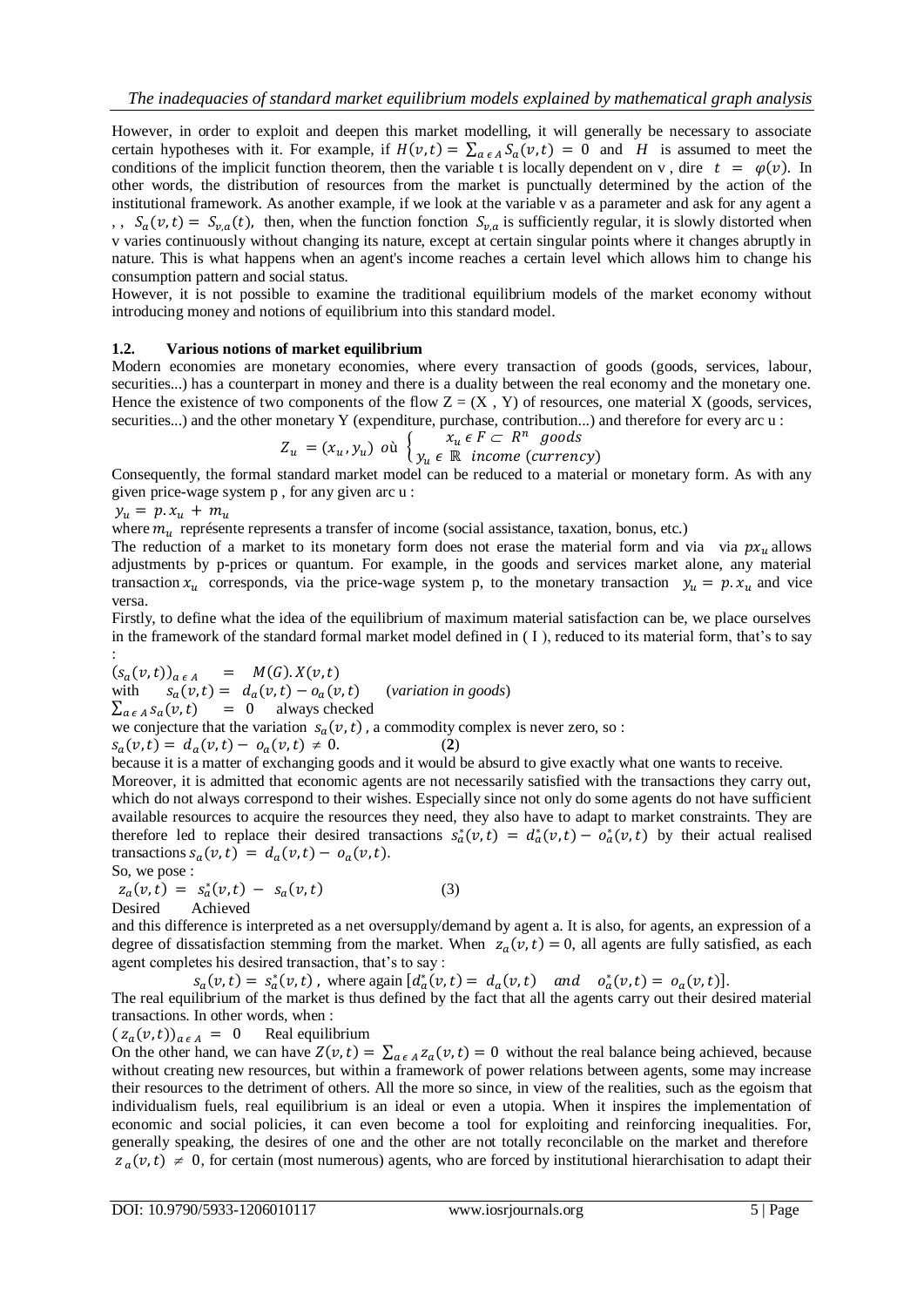demand to their available resources. As a result, the fonctions  $z_a(v,t)$  express the levels of divergence, conflicts of interest and intensity of power relations, power ...

Moreover, this notion of real equilibrium, that of the satisfaction of the desires of all agents, remains insufficient to recover the notions of equilibrium of the academic, Walrasian and Keynesian models. To remedy this, money should be introduced as the medium of exchange and be placed within the framework of the standard market model, in its monetary version :

 $M(G)$ .  $X(v,t)$  $(S_a(v,t))_{a \in A}$  $\,=\,$ 

with  $S_a(v, t) = D_a(v, t) - O_a(v, t)$  request/offer

 $\sum_{a \in A} S_a(v, t) = 0$  always checked

In this context, and in contrast to the flow  $X(v,t)$  of goods, the flow  $Y(v,t)$  of money can be interpreted as a numerical function to account for the circulation of money in the market. Thus, if the market is not to amplify inequalities in the initial allocation of agents' disposable incomes, it is essential that the variations in income derived from the market are zero, and therefore that no agent increases its resources at the expense of another.

Hence the definition of fiscal balance that is adopted and which requires the money flow  $Y(v, t)$  to be a flow on graph G, that's to say :

 $(S_a(v, t))_{a \in A} = M(G)$ .  $Y(v, t) = 0$  (All budgets are balanced)

This budgetary balance therefore leaves the initial allocations of agents' income unchanged. There is, via the market, neither an increase nor a decrease in agents' income and the money supply (sum of available income) remains constant. This means that, on the one hand, the balance of payments  $S_{rm}(v, e) = 0$  is in equilibrium and that, on the other hand, the banks do not create additional money  $S_R(v, e) = 0$  and are content to put the savings collected back into circulation; the market simply reallocates income. Thus, like the real balance, the budget balance is an ideal, a utopia, which, by imposing that all agents balance their budget at the end of the market, conceals the hierarchical social structures and power relations that are expressed through the distribution of wealth.

Nevertheless, since the balancing of the market budget is compatible with the dissatisfaction of the agents, it is necessary to complete this notion of balance by introducing the concept of total balance, which consists of the juxtaposition of the actual and fiscal balance. In other words, the market is in total equilibrium when :

 $(S_a(v,t))_{a \in A} = M(G)$ .  $Y(v,t) = 0$  Income invariance

 $z(v, t) = (z_a(v, t))_{a \in A} = 0$  maximum satisfaction of everyone With this fictitious equilibrium, each agent realizes his desires on the market and, moreover, none of them increases or decreases his income on the market ; the increase in income of one agent can only result from the increase of the money supply or the decrease of the income of another. However, excess demand can be zero,  $Z(v,t) = \sum_{a \in A} z_a(v,t) = 0$ , without the market being in total equilibrium.

In short, we will show that the architecture of the academic market models, Walrasian and Keynesian, is well defined by the following formal standard model :

 $(S_a(v,t))_{a \in A}$  =  $M(G).Z(v,t)$ 

$$
S_a(v,t) = D_a(v,t) - O_a(v,t)
$$

with

 $\sum_{a \in A} S_a(v, t) = 0$  always checked, key (1)

whose valuation  $Z(v,t)$  is reduced, as far as necessary, to its material component  $X(v,t)$  or its monetary component  $Y(v,t)$ .

To which are associated the notions of equilibrium :

Total equilibrium component  $\int Y(v, t)$ . is a flow, for the budgetary equilibrium  $\int Z(v,t) = 0$  real equilibrium

#### **2. Academic Models of Market Equilibrium**

The contemporary market economy is dominated by neo-liberal and Keynesian ideologies, even though these remain in many respects questionable, especially as the economic and social policies they generate are not effective in meeting the demands of fair distribution of wealth and social justice. The models they use are based on a Walrasian or Keynesian vision of market equilibrium, the validity of which must be examined in the light of reality.

In this perspective, the problems of production are concealed and only the problem of the distribution of wealth is considered. This brings us back to the formal standard model (I), where the architecture of any market is well defined by an oriented and valued graph  $(G, Z(v,t))$  where  $G = (A, U)$  gives the configuration and the flow  $Z(\nu, t)$  the exchanges of resources carried out:  $(S_a(v,t))_{a \in A} = M(G) \cdot Z(v,t)$  variation resources from the market With  $S_a(v, t) = D_a(v, t) - O_a(v, t)$  Demand and offer realised

 $\sum_{a \in A} S_a(v, t) = 0$  the sum of the variations is always zero,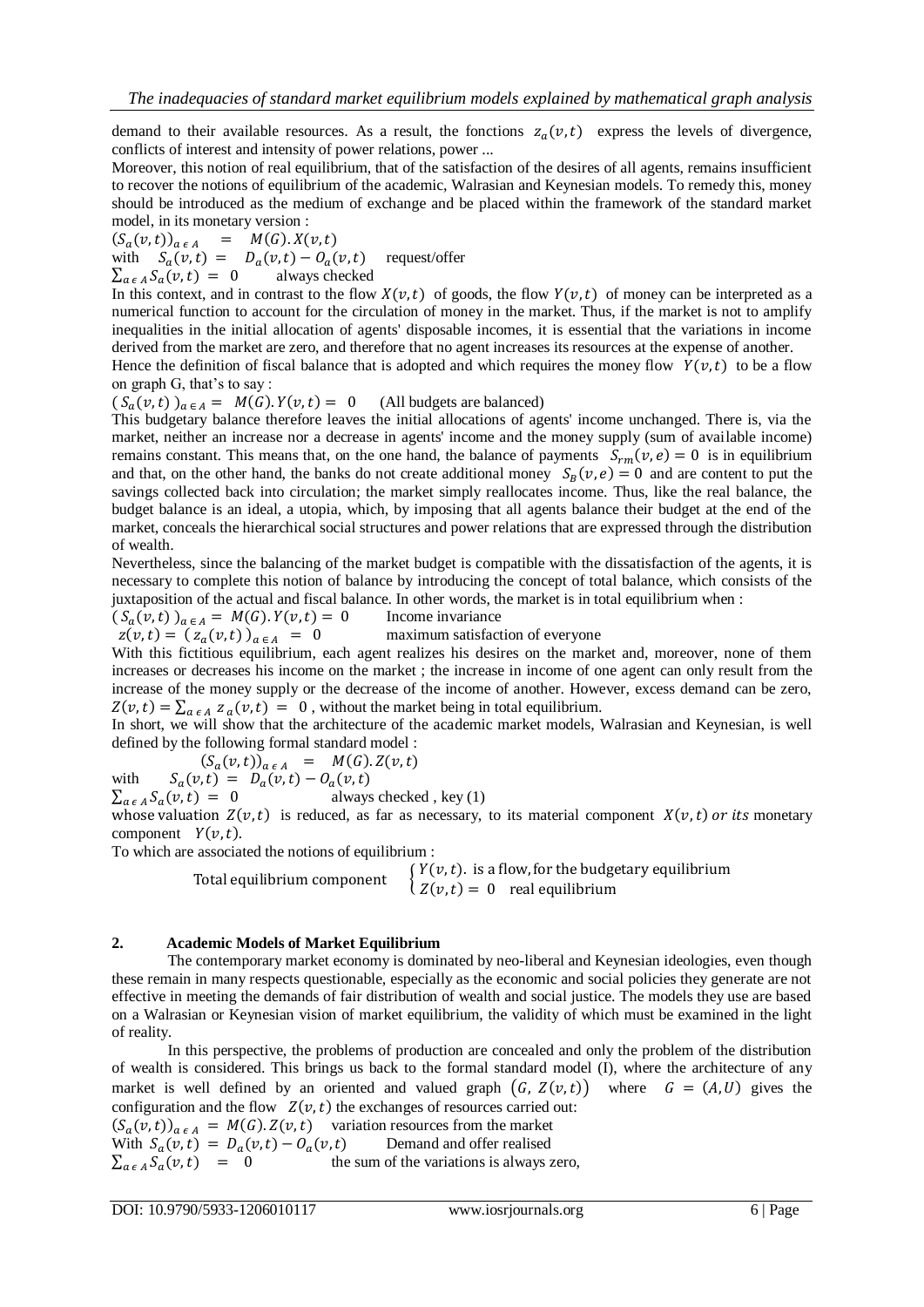The valuation  $Z(v,t)$  being reduced, as far as necessary, to its material component  $X(v,t)$  or its monetary component  $Y(v, t)$ .

With for any couple  $(a, b)$  of co-traders

$$
Z_{ab}(v,t) = (x_{ab}(v,t), y_{ab}(v,t)) \text{ where } \begin{cases} x_{ab}(v,t) \in F \subset R^n \text{ goods} \\ y_{ab}(v,t) \in \mathbb{R} \text{ income (currency)} \end{cases}
$$

and  $y_{ab} = p \cdot x_{ba} + m_{ba}$ ; p prices and  $m_{ba}$  income transfers However, each model is characterised by the assumptions associated with it, particularly concerning the classification of its agents, their behaviour and the nature of its resources, as well as by the specification of the exogenous v and endogenous t variables.

#### **2.1. The Walrasian model as a standard total equilibrium model**

The Walrasian economy is the archetype of neoclassical theories. Its approach is microeconomic and consists of the study of a standard individual behaviour of its agents with the aim of regulating the economy by the market alone ; the state should limit itself to its regalian functions only. However, to the extent that goods are only exchanged for goods (goods, services, labour, securities, etc.), possibly for cash as a simple intermediary (a pseudo-money), the Walrasian economy is in fact a barter economy. The Walrasian agents  $a \in A$  are indeed individuals who are both consumers and producers. They hold resources  $=(q_a)_{a \in A}$ , produce wealth and, according to their needs, exchange it on the market with the objective of maximising their satisfaction, which is determined by their function of utilité  $U_a(x)$ , under the constraint of prices and income. And, although each product has its own market, Walrasian theory aggregates them into a single whole, hiding their possible interactions.

It emerges that the Walrasian market is an oriented, symmetrical and valued graph  $(G, X)$  well characterised by the formal standard model (I), reduced to its material form :

 $(S_a(r, p))_{a \in A}$  =  $M(G) \cdot X(r, p)$  Change in commodity resources s

With  $s_a(r, p) = d_a(r, p) - o_a(r, p) \in F \subset R^n$  excess demand for goods

 $\sum_{a \in A} s_a(r, p) = 0$  Always checked, by definition

and to which Walrasian data and hypotheses are associated :

1) An allocation  $q = (q_a)_{a \in A}$  of agents' real resources;

- 2) The specification of the variables :  $t = p$  the cash;  $v = r = (pq_a)_{a \in A}$  income;
- 3) A utility function  $U_a(x)$  for each agent a.

In other words, the production supply  $q = (q_a)_{a \in A}$  of Walrasian agents is fixed and, for a cash p, is translated into virtual income  $r = (pq_a)_{a \in A}$ . As for the agents' behaviour on the market, the utility functions  $(U_a(x))_{a \in A}$  evaluate the satisfaction that the agents derive from their choices with the aim of maximising it. The whole edifice of the Walrasian model is thus based on the production offer q, the utility functions  $U_a$ and a numerary p, which turns out to be a simple calculation artifice imposed on all Walrasian agents as a common reference frame of exchange value. It allows, among other things, to interpret the product  $pq_a$ <sup>5</sup> as the available "income"  $r_a$  of the agents,  $r_a = pq_a$ , and to obtain, via the mathematical notion of scalar product, a monetary expression of the Walrasian market, that's to say :

$$
(S_a(r,p))_{a \in A} = M(G) \cdot Y(r,p)
$$

Where  $S_a(r, p) = p.S_a(r, p)$  (

This is how the Walrasian equilibrium is defined.

As the supply is in fact fixed by the allocation  $q = (q_a)_{a \in A}$  of resources, the model takes as the only demandes  $d_a(r, p)$  transaction solutions that can be carried out on the market, the x solutions of the system :  $U_a(x)$  telque  $p.x \leq r_a = p.q_a$  (3)

In other words, these solutions  $x = d_a(r, p)$ , define the demand functions of the agents and, supposed to be continuous, derivable and decreasing functions of p, they verify  $p \cdot d_a(r,p) - r_a = p \cdot (d_a(r,p) - q_a) \leq 0$ . The variables  $s_a(r, p) = (d_a(r, p) - q_a)$  are then interpreted as excess demand for real resources on the market.

Moreover, in order to achieve their maximisation objective, Walrasian agents proceed by trial and error to pricequantity (or quantity-price) adjustments in order to reach the maximum solutions of systems (3) where

Walrasian law imposes that net excess demand  $s_a(p, r)$  be zero in value. In other words, the Walrasian market is in equilibrium only when all agents reach their objective, the solutions maximales  $d_a^*(p,r)$ :

 $d_a^*(r,p) = \max U_a(x)$  such that p.  $d_a^*(r)$ 

<sup>-</sup><sup>5</sup> By definition, if  $x = (x_1, ..., x_n)$  is a good vector and  $p_i$  the prix of the good  $x_i$ , then scalar product.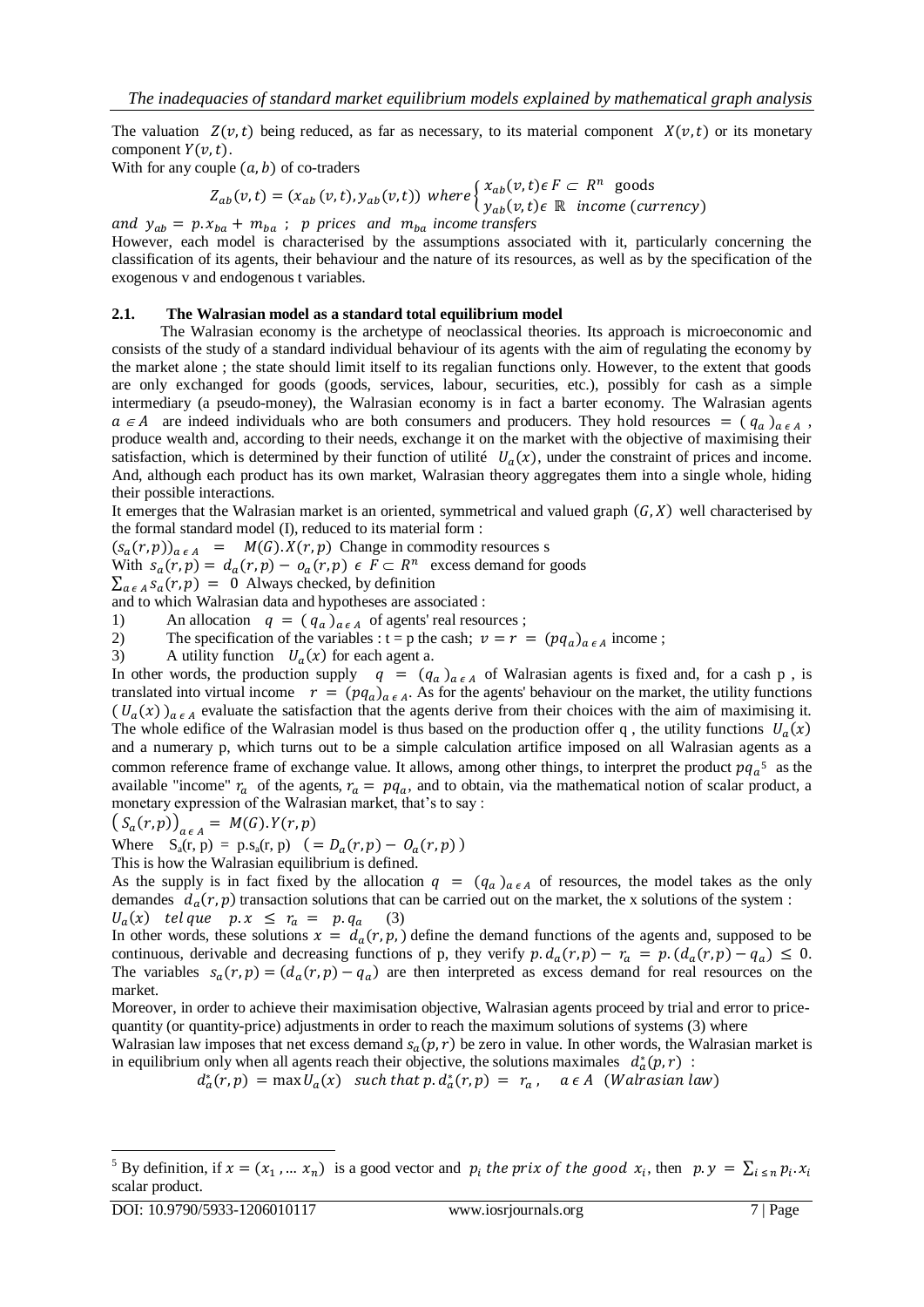To the maximum solutions  $d_a^*(r, p)$  of this system is then associated a request excédentaire  $s_a$  $d_a^*(r, p) - q_a$  not null in terms of goods ( $\neq 0$ ), but null in terms of income, that's to say  $S_a$  $ps_{\alpha}(r, p) = 0$  for everything  $\alpha \in A$  (Walras' law), which makes the valuation  $X(r, p)$  a flow on G. In summary, the balance of the Walrasian market is defined, via the p-currency, by the system :

 $(S_a(r, p))_{a \in A} = M(G) \cdot X(r, p) = 0$  Budget balance

With  $S_a(r, p) = p. s_a(r, p) = 0$  (Walras law)

 $S_a(r, p) = d_a^*(r, p) - y_a \neq 0$  Maximum desired transaction of a

And this equilibrium is indeed, by definition, a total equilibrium, because  $s_a^*(r, p) = s_a(r, p)$  which is equivalent to  $z_a(r, p) = 0$ , the desired supply being  $o_a^* = q_a$  (key (2)).

Clearly, depending on whether or not the cash p is monetary in nature, the Walrasian model raises questions as to the reality of its relevance :

If numerary p is neither a currency nor a commodity, then we are in the presence of an economy without money, a barter economy where goods are exchanged for goods, and refers to the double coincidence of the needs of agents on the market. Now in a barter economy, the Walrasian equilibrium, which is a total equilibrium, is meaningless ; its realisation is impossible. Even real equilibrium is implausible since it is only realised at the price of equilibrium which requires price flexibility and the intervention of the "invisible hand" of a supreme being. A problem of adjustment of a very large number of free choices of Walrasian agents that even today's computers cannot solve. Also, apart from slavery, serfdom and, where appropriate, the solidarity economy, the remuneration of differentiated work poses a problem. As a result, the introduction of a numerary is a fiction, a simple arithmetic device that makes the Walrasian equilibrium artificial ;

If the currency is a commodity-currency, the Walrasian currency, introduced only to facilitate trade, the Walrasian model still raises, without answering, many questions. In particular, we ignore the links between the real and monetary economy, as well as the use and exchange values of this money. Worse, supposing that the Walrasian money is integrated into the market and that all the Walrasian agents producing and "offering" this money on the market are designated by B, at a "price", then, according to (1), we still have :



And since, according to Walrasian law, the market for goods is in équilibre  $S_{(A-B)}(r,p) = 0$ , the same is true for the money market because  $S_R(\alpha) = 0$ . From this it is deduced that the Walrasian equilibrium, which is a total equilibrium, is incompatible with the variation of the money supply, as well as with an unbalanced balance of payments, which impacts the money supply since it is ultimately the balance between money inflows and outflows. Moreover, since variations in market income are also zero, the Walrasian equilibrium does not correct, in terms of income, pre-existing inequalities and in particular those of the initial income endowments.

Nevertheless, to claim to be in line with reality, neoclassical models introduce money as an exogenous variable in the framework of a monetary theory that is autonomous to the real economy. Thus they create a dichotomy between the real and monetary sectors, a view which contradicts equation (4) above, otherwise how else to explain the interdependence of  $S_B(\alpha)$  et  $S_{(A-B)}(r, p)$ ?

It is therefore an imaginary and fixed vision of the reality of our monetary economies, which obscures the real functions of money, such as speculation and its corollary, the accumulation of wealth. However, these models remain the references for the implementation of liberal economic and social policies.

#### **2.2. The Keynesian model as the standard model of budget balance**

In contrast to the microeconomic approach of the Walrasian model, which standardizes individual behaviour and underpins the theories of supply and market regulation of economic activities, the Keynesian model adopts an overall macroeconomic approach in terms of the circuits of resource flows, within the framework of a monetary economy. Firstly, it does not pose the problem of the aggregation of behaviours, and therefore takes as economic agents companies  $A_e$ , households  $A_m$ , the State  $A_E$ , the banques  $A_h$  and the rest of the world  $A_{rm}$ , without, however, differentiating one from the other within them. Secondly, it opposes Say's "law of outlets", which JM. Keynes interprets it as "supply creates its own demand" and, more generally, he rejects the vision of general equilibrium which imposes the primacy of supply, adjustments through price flexibility, currency neutrality and systematic market self-regulation. The Keynesian model contrasts them with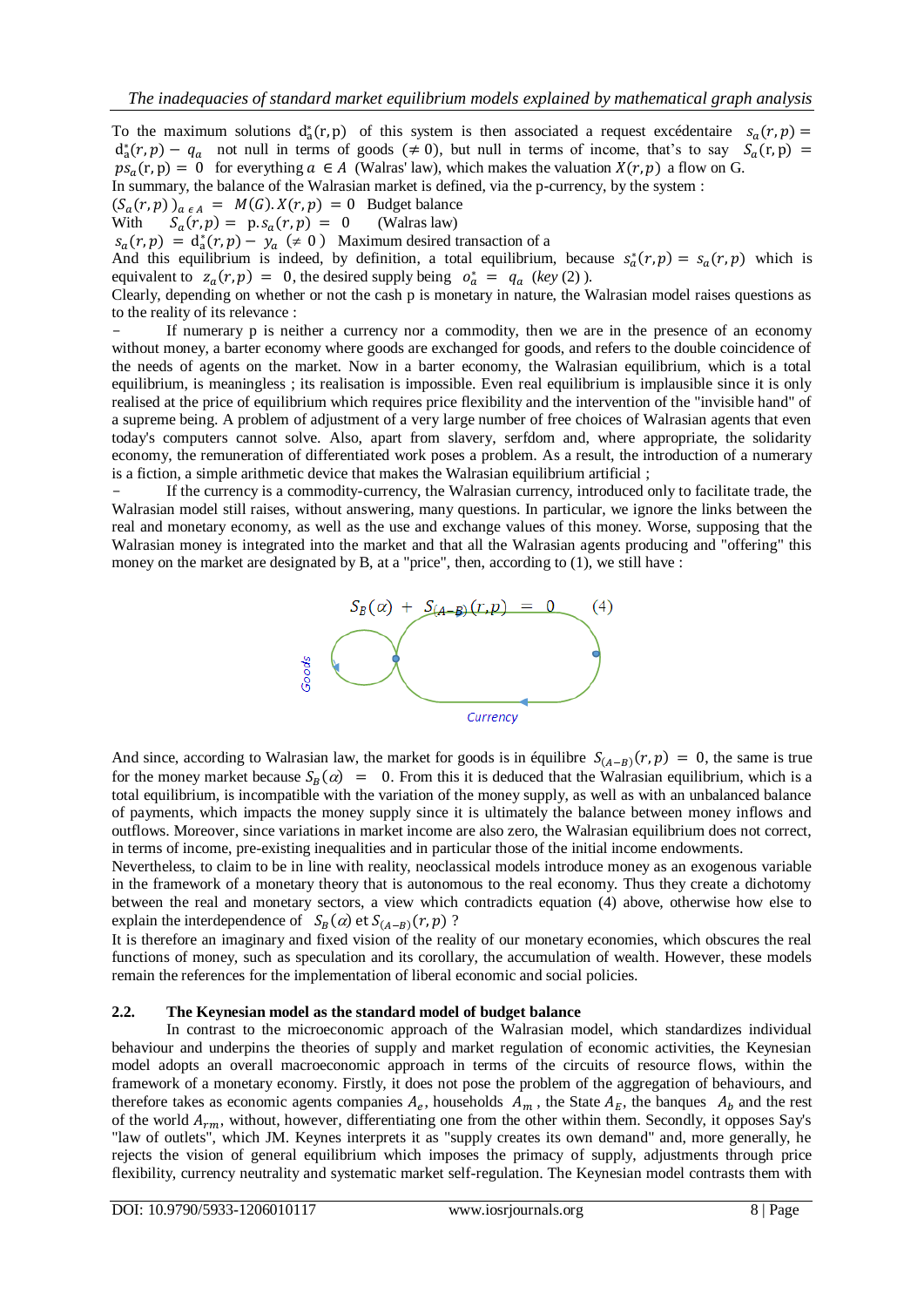a theory of the search for the conditions that govern the levels of employment and production on the basis of effective demand and the expectations of economic agents in the face of an uncertain future. Based on psychological considerations and forward-looking behaviour, Keynesian equilibrium is not systematic and challenges the existence of an automatic adjustment mechanism of supply and demand through price and wage flexibility.

However, in concrete terms, the Keynesian model deals with the behaviour of exchanges of resources on the production markets for goods and services, capital, money and labour, which we bring back here to a global Keynesian market whose framework is an oriented and valued graph  $(G, Z(v,t))$  on the set  $A =$  ${A_e, A_m, A_b, A_E, A_{rm}}$  of Keynesian agents and whose monetary expression :

 $(S_a(v,t))_{a \in A}$  =  $M(G)$ .  $Y(v,t)$  Equation variation of market revenues With  $\sum_{a \in A} S_a = 0$ 

describes the circulation and variation of income of Keynesian agents, which is also translated in terms of the employment-resource table where I denotes investment, C consumption, G management expenditure, Y national production, R income, E savings, L social benefits, T taxes, Exp exports, Imp imports and  $M_0$  money supply:

|                  | Jobs         |       |         |       |          | <b>Resources</b> |       |         |       |          |
|------------------|--------------|-------|---------|-------|----------|------------------|-------|---------|-------|----------|
| Eco-agents.      | $A_{\rho}$   | $n_m$ | $A_{E}$ | $A_h$ | $n_{rm}$ | $A_e$            | $A_m$ | $A_{E}$ | $n_h$ | $A_{rm}$ |
| Goods-services   |              |       |         |       | Exp      |                  |       |         |       | Imp      |
| Income Revenue   | $\mathbb{R}$ |       |         |       |          |                  |       |         |       |          |
| <b>Transfers</b> | m            |       |         |       |          |                  |       | m       |       |          |
| Loans/Borrowings |              |       |         | $M_0$ |          |                  |       |         |       |          |

From this, in accordance with Keynesian hypotheses, we deduce the figure (2) below of the configuration of the Keynesian market, as well as the formal variations in the resources of Keynesian agents, namely :

$$
S_e = (I + R + T) - (Y + E) = (R + T - Y) + (I - E)
$$

$$
S_m = C + E - (R + L)
$$

$$
S_E = G + L - T
$$

- (Exp-Imp (trade balance))  $S_{rm} = Exp - Imp$  (Exp-Imp (trad<br>  $S_b = M_0$  offer of money
- 





So that, based on the equality-in-use table, on the one hand, we have  $Y + Imp = I + C + G + Exp$ And on the other  $S_e = S_m = S_E = 0$ 

It is then clear that the Keynesian balance is a balanced budget. Of course, and more explicitly, the Keynesian analysis is deployed on the basis of certain hypotheses, with the aim of evaluating the impacts of the actions of the endogenous variable t on the achievement of markets equilibrium, under the impetus of the exogenous variable exogène  $v = (G, T, M)$ , that's say budgetary policies G, fiscal policies T and monetary policies M.

Households receive income  $R(Y, i)$  and allocate it to consumption  $C(0, p, i)$ , savings  $E(i)$  and tax T Therefore

 $S(Y,i)= R(Y) - (C(Y,i)+E(i)+T);$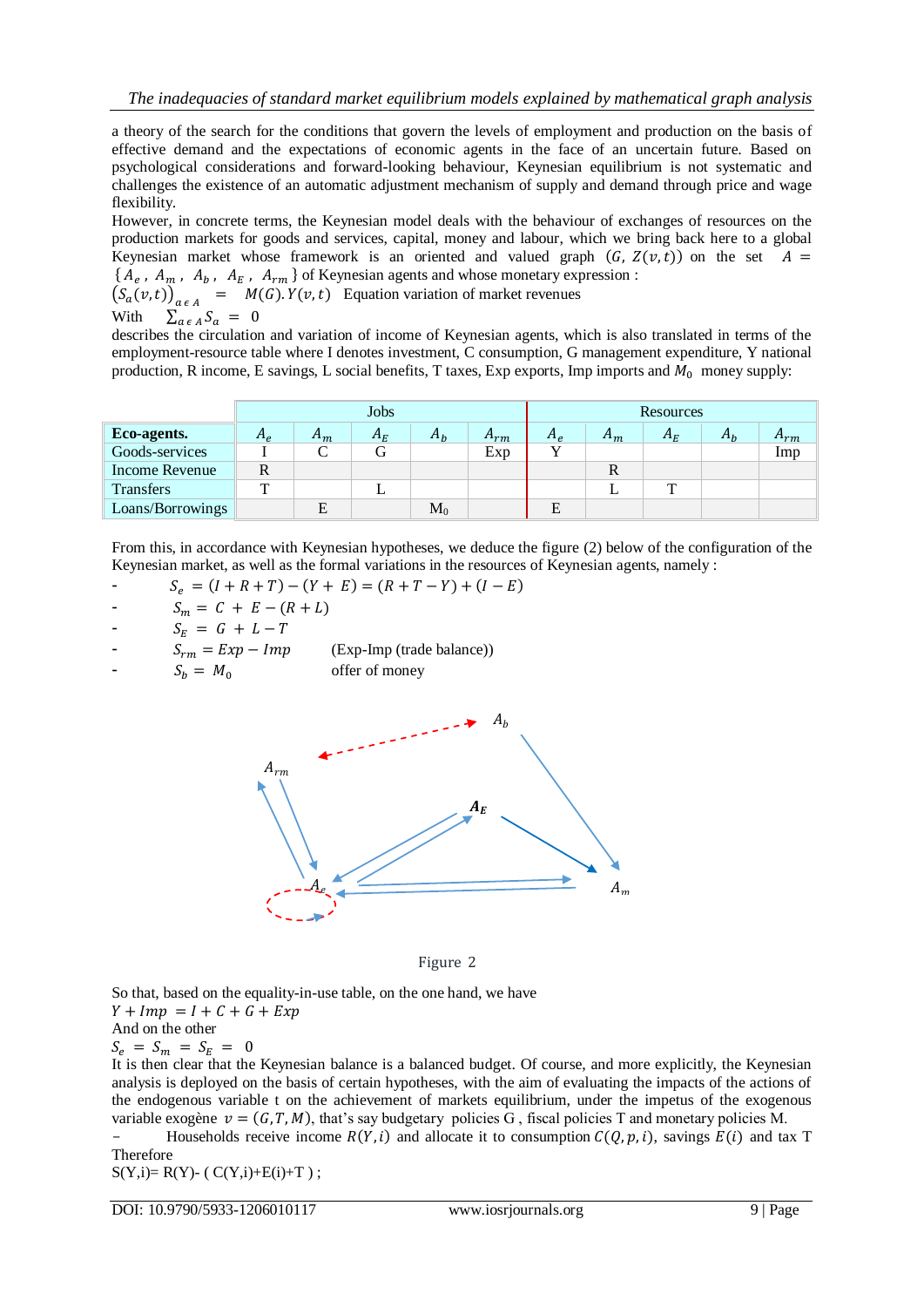Firms produce  $Q(K, W)$ , where K and W represent capital and labour (productive capacity) respectively. The proceeds of sales  $Y = pQ$  go to household income  $R(Y, i)$ , taxes T and self-financing k. On the other hand, enterprises finance their investment I(i) through household savings. Thus  $S_e($ 

 $I(i) = E(Y, i)$ ;

The government collects  $T(v,t)$  of taxes from households and enterprises and uses them for its consumer and capital expenditure  $G(v, t)$ . Hence:

$$
S_E(v,t) = T - G;
$$

Now, to say that the Keynesian production and capital markets are in equilibrium, means that Keynesian agents households  $A_m$ , enterprises  $A_e$  and Etat  $A_E$  simultaneously balance their budgets, through equality of employment and resources, that's to say :

$$
S_m(v,t) = S_e(v,t) = S_E(v,t) = 0
$$

And therefore also

 $H(v,t) = S_m(v,t) + S_e(v,t) + S_E(v)$ 

Thus, leaving aside the money market and foreign trade, the Keynesian equilibrium of the production market and investment financing is a budget balance,  $Y(v, t)$  being a flow over G. As well as

Banks collect household savings  $E(i)$  and grant M loans, the balance of which is a change in the money supply in circulation.

 $S_b($ 

In fact, the Keynesian model assumes an exogenous supply  $M = M_0$  and a household demand<sup>6</sup>  $L(Y, i)$ , from which the money market equilibrium is achieved when :

 $M_0 - L_m(Y, i) = 0;$ 

The rest of the world maintains with the other Keynesian agents (trade and transfers) whose balance  $S_{rm}(v,t) = BP$  is the balance of payments, reduced to the trade balance; it corresponds to a change in the money supply.

And that for any market, the sum of the variations in the resources of the agents is zero.

 $S_m(v,t) + S_e(v,t) + S_E(v,t) + S_h(v,t)$ 

where  $V(v,t) = S_h(v,t) + S_{rm}(v,t)$  is the change in money supply,

In other words :  $H(v,t) + V(v,t) = 0$  and

The result is that the Keynesian equilibrium of the production and capital market is a budgetary balance, which is not only incompatible with any variation in the money supply, which remains constant, but also leaves the distribution of income between firms, households and the state invariant. However, there is nothing to exclude that within each of these aggregates of Keynesian agents, inequalities in income distribution remain, particularly between wages and dividends. All the more so since  $H(v,t) = 0$  is not synonymous with equilibria, but only with a constant money supply in absolute value. Thus, like the Walrasian model, the problem of fair distribution, inequality and social justice is not solved, or even addressed. As for the Keynesian labour market, it makes the link with wealth creation via the production function Q( K,W) and the labour force.

Finally, to return to the classical approach, as well as to the IS-LM model, we first reduce ourselves to the exchanges between households  $A_m$  and enterprises  $A_e$ , by differentiating their behaviour, notably by adapting the variables v and t. Households  $A_m$  receive labour and capital income from enterprises  $R_m$ , and they allocate to their consumption  $C_m$  and their savings  $E_m$ , which are considered as differentiable functions of the national income variables Y , prices p and interest rate i , that's say. :

$$
R(Y, i) = C(Y, i) + E(Y, i)
$$

For their part, firms  $A<sub>e</sub>$  produce and offer their available output Q at a price p for which they expect to earn a national income  $Y = p \cdot Q$ . Furthermore, by anticipating the evolution of effective demand, the firms call on household savings to invest  $K_e(i)$  (in nominal value), according to capital market interest rates i. Hence effective demand :

 $D_{ef}(Y, p, i) = C(Y, p, i) + I(i)D_{\text{effective demand}}$ 

Thus, on the one hand, the available production in value Y is confronted with the effective demand  $D_{ef}(Y, i)$  on the production market, and, on the other hand, on the capital market, the savings  $E(Y, i)$  of households is confronted with a financing need  $K(i)$  of enterprises. Thus, if we ask :

1

<sup>&</sup>lt;sup>6</sup> With this hypothesis, the currency put into circulation is then  $M_0 = Min(M, L_m(Y, j))$ . In reality, the creation or destruction of money by banks corresponds globally to the difference between credits granted and savings collected*.*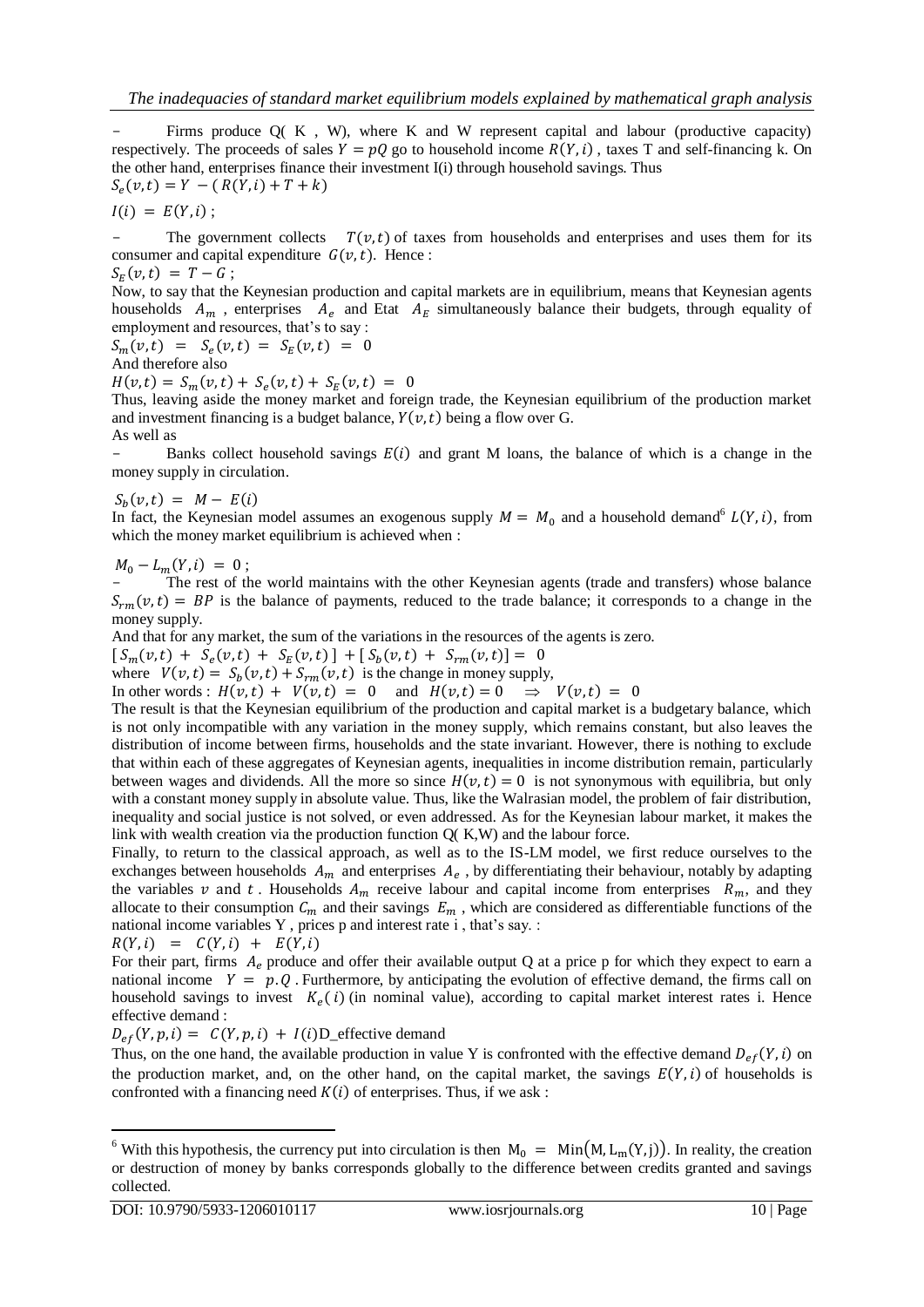$h(Y, i) = I(i) - E(Y, i)$ the Keynesian equilibrium of the production market is achieved when :  $Y = D(Y, i) = C(Y) + K(i)$  $h(Y, i) = 0$ 

or, equivalently, national income Y is assumed to be the same as overall household income:

 $Y = R$  $h(Y, i) =$  $\sqrt{ }$ 

Thus, the implicit question that arises is that of determining the stability of the Keynesian equilibrium and the interdependence of the production and capital markets. In other words, when this equilibrium can be achieved at one point  $(Y_0, p_0, i_0)$ , can it still be achieved near that point ? In other words, can the equalisation of savings and investment,  $h(Y, i) = 0$ , remain especially close to  $(Y_0, i_0)$ , even though it is a question of independent behaviour of savers and investors.

The answer is yes, if we assume that the assumptions of the implicit function theorem are fulfilled. It then follows that in the vicinity of a situation of market equilibrium in  $(Y_0, i_0)$ , the interest rate i which equals investment and savings is in the vicinity of  $Y_0$ , an explicit function of Y, yhat's to say :

 $i = \varphi(Y)$  such that  $H(Y, \varphi(Y)) = 0$ 

We thus find the traditional curve (IS) attached to the production market (Figure 3).



Similarly, to the extent that it is up to the banks  $A<sub>b</sub>$  to be an intermediary that ensures the re-circulation of household savings, the Keynesian market links its pseudo-currency market to that of production and capital. In this market, the supply of  $M_0$  currency is an exogenous variable set by the monetary authorities, with the formal power to create and distribute money to agents. On the other hand, the demand for money responds to various reasons and to expression :

 $L(Y, i) = L_1(Y) + L_2($ 

where  $L_1(Y)$  is a request for liquidity for transaction and settlement purposes in the production market, while  $L_2(i)$  is the speculative demand to build up reserve cash for capital market investments. Hence by expressing :  $G_{M_0}$ 

The Keynesian balance of the currency market is finally defined by the equation

 $G_{M_0}$ 

and this balance is set by the supply of money  $M_0$ .

Assuming that the conditions of the implicit function theorem are met, the result is that in the vicinity of a balance situation in  $(Y_0, i_0)$  of the money market, the interest rate i which equalizes the supply and demand of money is in the vicinity of  $Y_0$ , an explicit function of national income,

 $i = \psi(Y)$  such that  $G_{M_0}$ 

We also find the curve (LM) attached to the money market (Figure 4):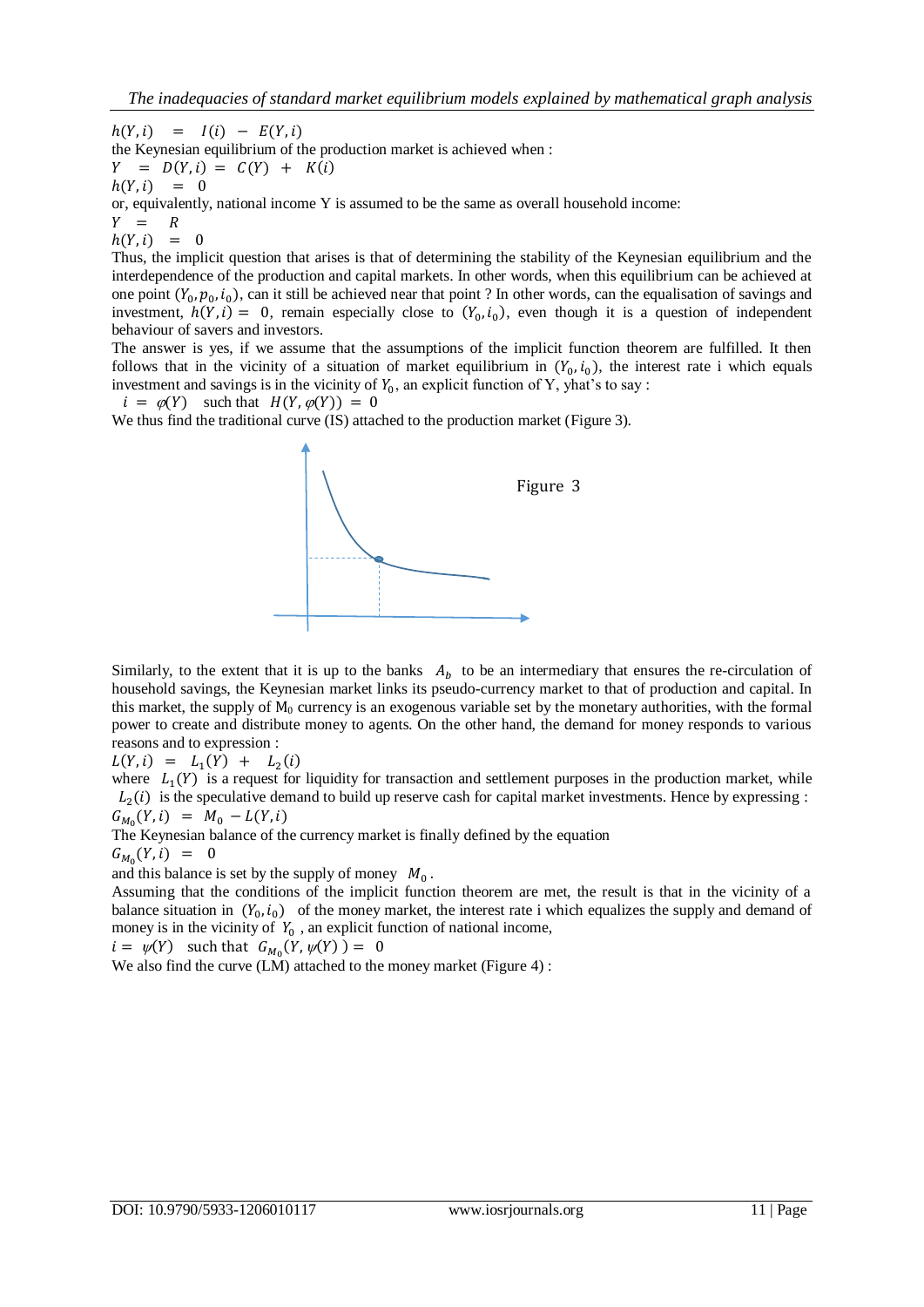

Also, let's pose :

 $f_{M_0}(Y) = \psi(Y) - \varphi(Y)$  avec

the simultaneous equilibrium of the markets of production, capital and money results in the equalisation of the two different determinations,  $\mathcal{O}(Y)$  and  $\mathcal{V}(Y)$ , of the same interest rate. The latter connects two distinct markets and is obtained from differentiated behaviours, even though nothing imposes this equality. Hence the Keynesian global equilibrium and the  $IS = LM$  price :

 $Y = C_m(Y) + K_e(i)$  (production market)

 $f_{M_0}(y,p) = 0$ (Capital and money markets)

However, this equilibrium may be incompatible with the labour market equilibrium defined by the equation  $w_m = w_e$  where  $w_m$  is the demand for labour (linked to the active population) and  $w_e$  is the supply of labour (linked to production y), which is then dependent on effective demand.

## **3. From barter to the monetary economy, a source of imbalances**

Together with giving and sharing in solidarity, barter was probably the first practice of economic exchange and dates back to prehistory. Money as a unit of account and intermediary of exchange appeared much later, in Ancient Greece in the 5th century BC.

In a barter economy, agents are both producers and consumers, demanders and suppliers. Equipped with resources that they produce or possess, they intervene on the market to exchange what they have against those they wish to acquire, and transactions are only possible if the demands of some coincide with the offers of others, if necessary by means of an individual or collective reference system of value. Let us assume that for any pair of co-exchangers  $u = (a, b)$ , the demand  $d_a(v, t)$  of a is equal to the offer  $o_a(v, t)$  of b and vice versa. The barter market thus refers to the existence of a double coincidence of the needs of the agents and can only be conceived for small populations where the two can know each other, such as in the family, solidarity and sharing economies of prehistory, antiquity, etc. On the other hand, in societies of anonymity, individualism and large size, barter seems unrealistic as a social mode of wealth distribution, unless one adheres to the ideology of the "invisible hands" or of a supreme being who coordinates the behaviour of each other.

In all circumstances, the barter market refers to the formal standard model ( I ) in its material form where the market configuration is a symmetrical graph with individuals as vertices. In this framework, the variations of resource ressource  $s_a(v, t)$ , resulting from the market, can be maximal, but never null according to the conjecture (2). The flow  $X(v, t)$  ( of resources cannot therefore be a flow over G and the achievement of a balanced budget in a barter economy is impossible, unless a calculation artifice is introduced which reduces the market to a monetary form.

The introduction and institutionalisation of money, as a universal system of reference for values, radically changes the nature of society. Money, as a unit of account, an intermediary of exchange and a store of values, profoundly modifies human relations, notably through the appearance of new behaviours and markets, such as the search for profit, speculation, the exchange market... By being in effect substitutable for all goods, the use of money breaks the symmetry of barter, the double coincidence of needs, makes exchange asymmetrical by dissociating producer and consumer and finally imposes on the market the intervention of an arbitrary reference system of value, the price system. Left to the discretion of the authorities, isn't the value of money itself discretionary ? Admittedly, in theory, the price of a good is the result of an economic calculation, which moreover rests on ideological a priori which are conveyed by the subjective notions of risk, profit, interest... By creating a dichotomy between supply and demand, money has made those who do not have enough to satisfy their needs dependent on those who have too much. Thus, without corrective devices, the market subordinates demand to supply, which no ethics can justify. Consequently, in a monetary economy, the market discriminates between two types of flows, one real (that of goods) and the other monetary, which adds to the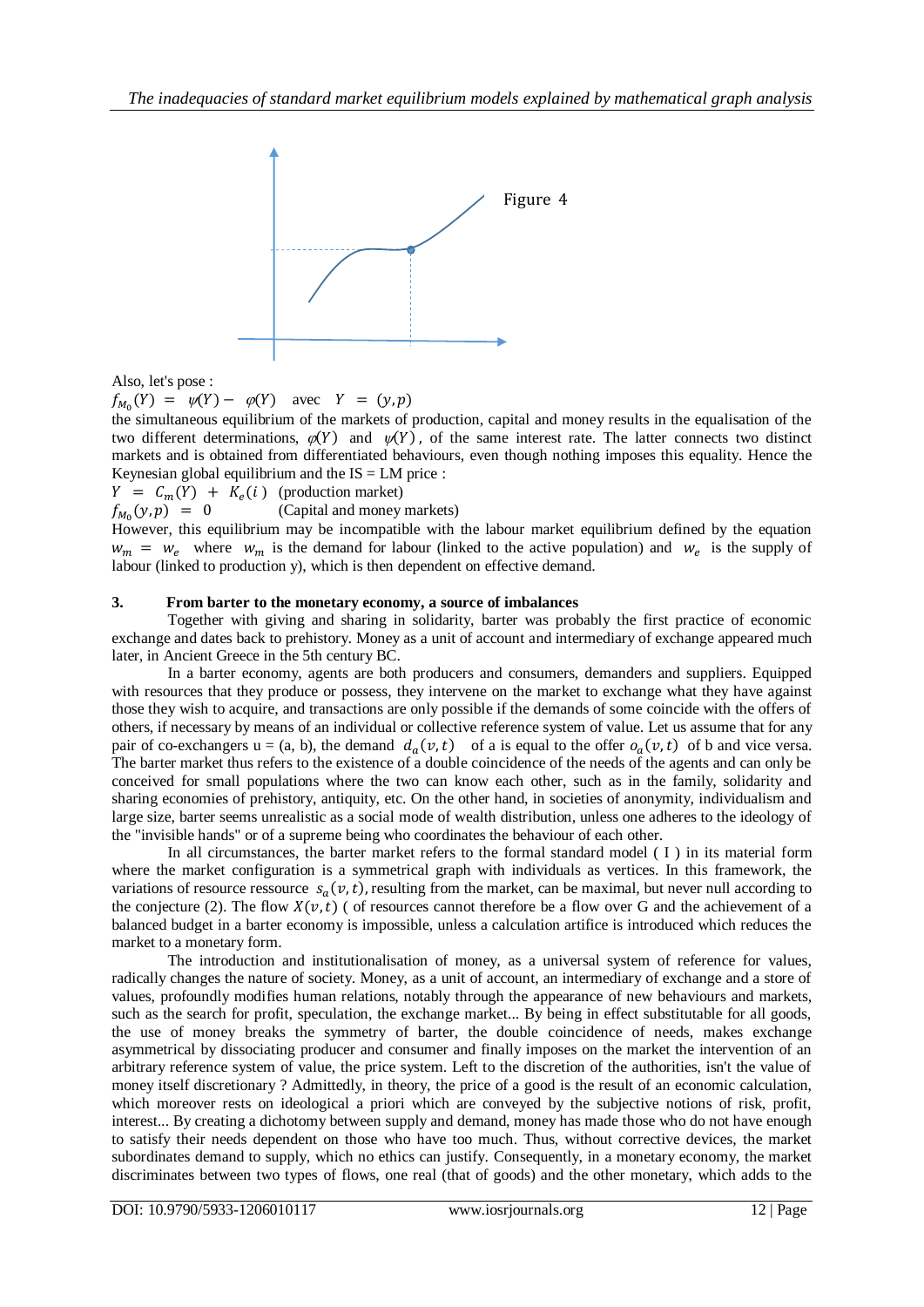counterpart of real flows, flows of income redistribution and wealth transfers. Money thus clearly plays a driving role in economic activity, where it subordinates the existence and well-being of individuals to the possession of money that can be legally obtained in our societies through labour, capital and debt (credit).

Although monetary economies differ from one another, mainly by the nature of their institutional framework, their culture and their forms of integration into working life (labour, capital...), the study of the market, subject to an analysis of the production and distribution of money, comes back to the standard model above. That is to say, the study of its configuration and its flow of resources, which also involves the study of the behaviour of its economic agents. However, in a monetary economy and contrary to the barter market, the market can be in total equilibrium where the initial allocation of agents' income remains invariant and all are fully satisfied with the tractions they have achieved. But, given the reality of social inequalities, which are obvious, one can only doubt the real existence of such an equilibrium. Unless we believe in the predetermination of behaviour that a supreme being rules.

For an illustration, reference is made to the European economy before the industrial revolution. At that time companies were essentially natural persons and the national currency was reduced to coins, which were issued at the whim of the "Princes". The money supply evolved in stages, but also through "commercial" relations with the rest of the world, which resulted in the inflow and outflow of coins from the territory. In this societal context, economic agents can be grouped into four categories : national companies and institutions  $A_e$ , the rest of the world  $A_{rm}$ , households  $A_{1}$  whose disposable income is higher than their expenditure (high incomes) and the other  $A_2$  who spend all their income. Hence the reduced market architecture of the time :



Figure 5 : the reduced architecture of the market

The matrix expression is :

$$
\begin{pmatrix} S_1 \\ S_2 \\ S_f \\ S_E \end{pmatrix} = \begin{pmatrix} 0 & -1 & 1 & 0 & 0 & 0 \\ -1 & 0 & 0 & 1 & 0 & 0 \\ 1 & 1 & -1 & -1 & -1 & 1 \\ 0 & 0 & 0 & 0 & 1 & -1 \end{pmatrix} \cdot \begin{pmatrix} X_s \\ X_t \\ X_v \\ X_u \\ X_u \end{pmatrix} = \begin{pmatrix} X_v - X_t \\ X_u - X_s \\ X_u - X_v - X_u - X_m + X_n \\ X_m - X_n \end{pmatrix}
$$

Where  $S_{I1} + S_{I2} + S_J + S_{rm} = 0$ . Or  $(S_{I1} + S_{I2} + S_{J-B}) + (S_B + S_{rm}) = 0$ . *B* the bankers.  $(S_B + S_E)$  representing the change in the money supply.

As a result, in the absence of coin creation or inflow/outflow, the money supply remains constant and transfers of resources are made to the benefit of some, the most riches  $A_1$  and to the detriment of others, the most démunis  $A_1$ ; employees being legally subordinate to their employers. Today, however, the variation of the money supply is an almost continuous phenomenon.

As for the macroeconomic representation of the contemporary market economy, it can be reduced overall to a standard configuration of the 5 traditional categories of economic agents. These are, on the one hand, the natural persons grouped together in a set  $A_m$  of households and, on the other hand, the legal persons that are the ensemble  $A_e$  producers of goods and services (enterprise and administration), the Etat  $A_E$ , the banks  $A_b$  and the rest of the world  $A_{rm}$ . So that, from a macroeconomic point of view, the market is reduced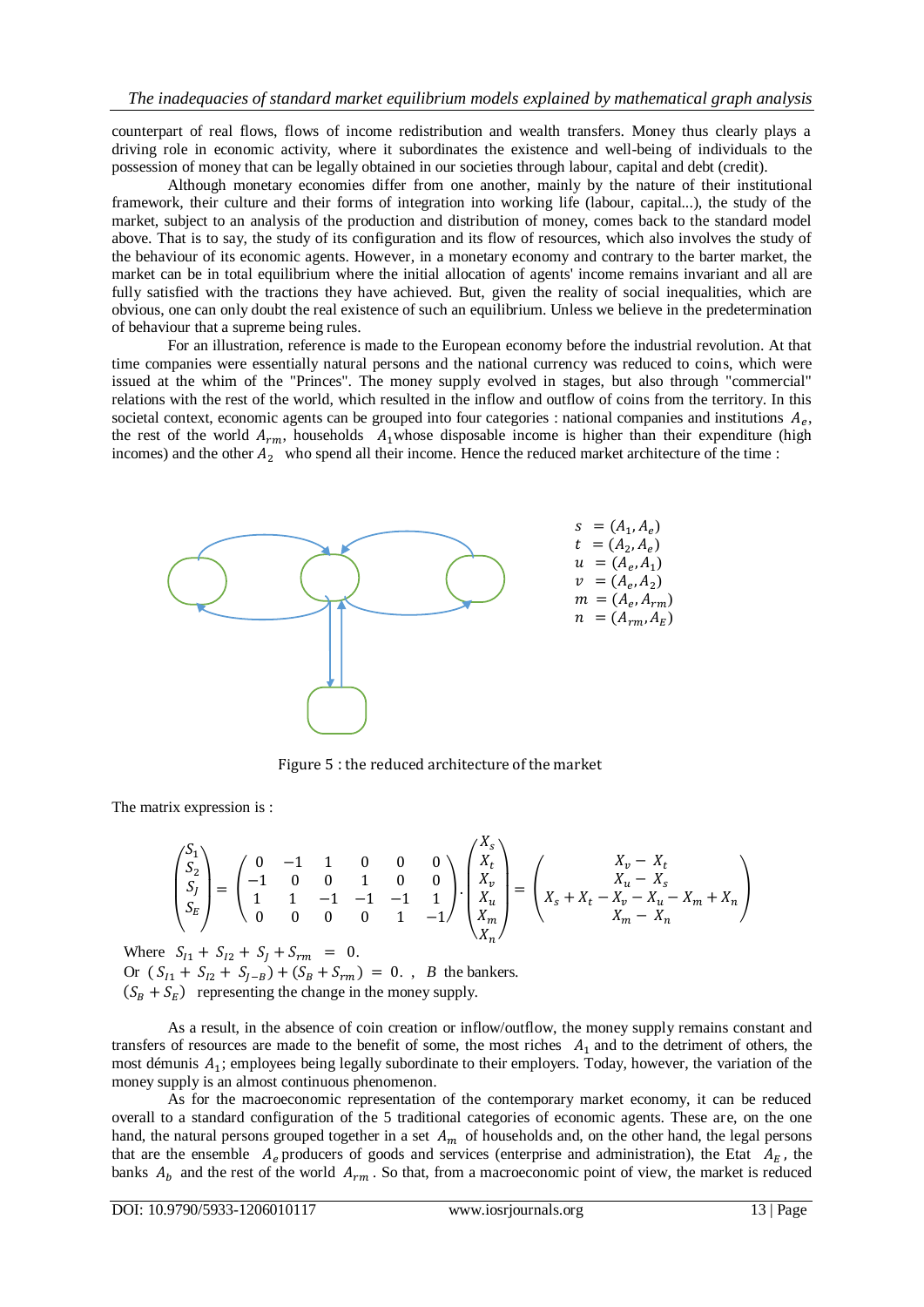to an oriented and valued graph (G, Z) over the set  $A = \{A_e, A_m, A_E, A_{rm} \}$  and whose matrix expression in monetary terms,

 $(S_a(v,t))_{a \in A}$  = with  $\sum_{a \in A}^{a \in A} S_a = 0$ 

makes it possible to study variations in the income of agents  $S_e$ ,  $S_m$ ,  $S_E$ ,  $S_{rm}$ ,  $S_b$  where, for each of them, any incoming flow is income and any outgoing flow is expenditure, except for banks  $A<sub>b</sub>$ , as money is a debt owed to the bank. As the sum of these resource changes is zero, we can isolate the banks  $S_e(v, t) + S_m(v, t) + S_E(v)$ 

and restrict itself, as a first approximation, to the study of the variation in the income of other market agents, as described in the table of resource-use transactions below. Where I is investment, C is consumption, G is management expenditure, Y is domestic production, R is income, E is savings, L is social benefits, T is taxes, Exp is exports, Imp is imports, D is net debt (principal repayment deducted), Tr is foreign transfers and k is

|                      | Jobs    |              |                |          |          | Resources <sup>*</sup> |          |          |             |          |
|----------------------|---------|--------------|----------------|----------|----------|------------------------|----------|----------|-------------|----------|
| Eco-agents.          | $A_e$   | $A_{m1}$     | $A_{m2}$       | $A_E$    | $A_{rm}$ | $A_e$                  | $A_{m1}$ | $A_{m2}$ | $A_{E}$     | $A_{rm}$ |
| Goods-services       |         | U1           | C <sub>2</sub> | G        | Exp      | Y                      |          |          |             | Imp      |
| Income Revenue       | $R_{e}$ |              |                | $R_{Em}$ |          |                        | $R_1$    | $R_2$    |             |          |
| <b>Transfers</b>     | $T_e$   | $T_{\rm ml}$ | $T_{m2}$       | $L_{m}$  | $Tr^+$   |                        | $L_{m}$  |          | T           | $Tr^-$   |
| <b>Interest Cost</b> | $k_{e}$ | $k_{m1}$     |                | $k_{E}$  |          |                        |          |          |             |          |
| Loans/Borrowings     |         |              | $E_{m2}$       |          |          | $D_{e}$                | $D_{m1}$ |          | $D_{E}$     |          |
| <b>TOTALS</b>        | $U_{e}$ | $U_{m1}$     | $U_{m2}$       | $U_{E}$  | $U_{rm}$ | $V_{\rm e}$            | $V_{m1}$ | $V_{m2}$ | $V_{\rm E}$ | $V_{rm}$ |

interest paid on the loan:

From this, we can deduce the configuration of the market, that of its graph in figure (6) below, as well as the variations in agents' resources :

1) The entreprises  $A_e$  produce goods and services  $pQ$  (in value) whose sales Y amount is allocated to their expenditure : raw materials, income  $R_{em}$  (salary and dividend) paid to households, taxes  $T_e$  to the government, investissent  $I_e$ , debt repayment including  $k_e$  of interest. Hence:  $\emph{S}_{e}(% \emph{A})$ 

2)  $A_m$  households provide labour and capital in return for which they receive  $R_{em}$  income from companies,  $R_{bm}$  banks and the administration  $R_{Em}$ , as well as benefits  $L_E$  from the state and they borrow  $D_m$ from banks (less depreciation). From the resources they allocate to consommation  $C_m$ , to savings  $E_m$ , to impôt  $T_m$  and to interest payments from dette  $k_{m1}$ . Where appropriate, a distinction should be made between low income households,  $A_{m1}$ , which most often borrow from  $D_{m1}$ . The others reserve  $A_{m2}$ , receive interest from banks (included in their income) and some can live without working. Therefore, some of them may live without working.

Hence :

$$
S_{m1}(v,t) = V_{m1} - U_{m1} \quad et \quad S_{m2}(v,t) = V_{m2} - U_{m2}
$$



Figure 6 : Configuration of the market by graph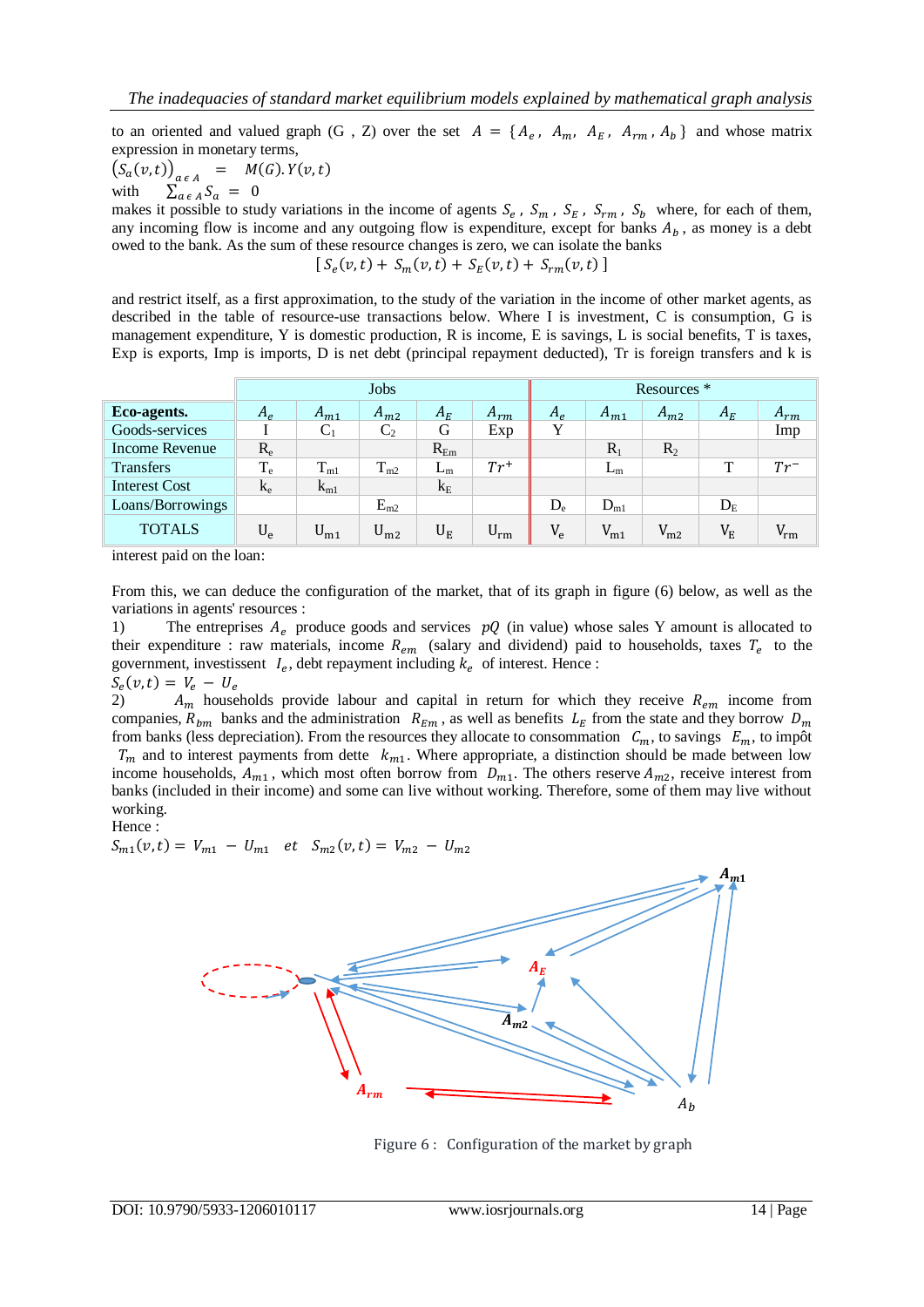3) The Etat  $A_E$  receives tax revenues T and borrows  $K_E$ ; resources  $K_E + T$  which they allocate to household  $G_E$  expenditure, income  $R_{Em}$  and prestation  $L_E$  and interest payments from debt  $k_E$ . So,  $\emph{S}_{E}(% \emph{A})=\emph{S}_{E}(\emph{A})$ 

4) The rest of the world  $A_{rm}$  concentrates all exchanges with foreign actors that affect the national economy. These are imports Imp, exports Exp and transfers, the balance of which is the balance of payment BP. Thus :

$$
S_{rm}(v,t) = V_{rm} - U_{rm} = BP \begin{cases} if \ge 0 \text{ money in} \\ if < 0 \text{ money out} \end{cases}
$$
  
So that we have

 $[S_e(v,t) + S_m(v,t) + S_E(v,t) + S_{rm}(v,t)] = -S_b(v,t)$ 

 $(V_e - U_e) + (V_m - U_m) + (V_E - U_E) + (V_{rm} - U_{rm}) = -S_b$ 

However, the banques  $A_h$  collect  $E_m$  savings, consume  $D_h$ , pay to households with  $R_{hm}$  income and grant credit to households, businesses and administrations. So,

$$
S_b(v,t) = (E_m + agios) - (R_{bm} + D_b) \begin{cases} si > 0, \text{ creation of money} \\ si < 0, \text{ destruction of money} \end{cases}
$$

As solde  $S_{rm}(v, t)$  corresponds to an inflow or outflow of money,  $S_m(v, t) + S_e(v, t) + S_E(v, t)$  corresponds to the overall change in the money supply, which is impacted by the balance of payments balance.

Also, when  $S_h(v, t) = S_{rm}(v, t) = 0$ , or more generally  $S_h(v, t) + S_{rm}(v, t) = 0$ , the market equilibrium is a budgetary equilibrium and the money supply remains constant so that the market restructures the disposable incomes of individuals and institutions, presumably to the detriment of low income earners, the  $A_{m1}$  who repay more of what they borrow. Finally, bank indebtedness and the variation of the money supply (creation or destruction of money) at market rates is incompatible with budgetary balance ; it affects the allocation of agents' resources and, in the case of creation, it amplifies income inequalities since it is generally created during a bank loan, a debt which has a cost for the borrower.

Finally, with the following diagram, we can get an idea of the internal dynamics of the functioning of a market, as well as its impact on the cohesion of living together.



DOI: 10.9790/5933-1206010117 www.iosrjournals.org 15 | Page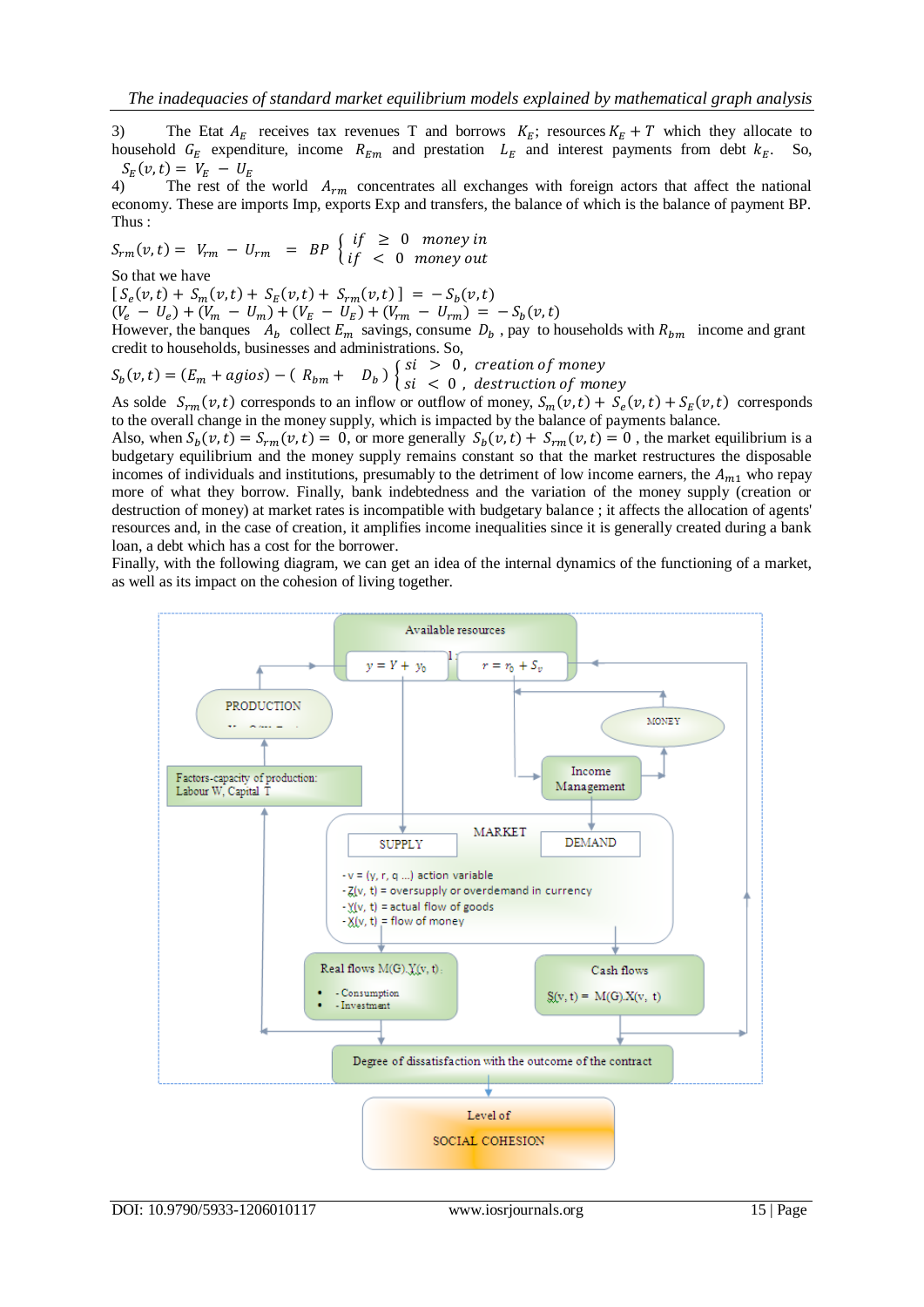However, the social context cannot be excluded from the economic analysis of the market. Every society conveys symbolic management (culture, education, power...), creates a formal system of conditions of existence, normalises desires and administers behaviour, particularly that of the market through the institutional action variables v and symbolic t, so that the behaviour of its agents is in fact predetermined by the material and cultural vision of the world conveyed by governance, science, religion, education, training...

For its part, market economics is based on market values that individuals internalise. For example, use values are attached to goods, and two goods with the same use value are differentiated by a set of symbolic signs managed by modes of consumption associated with a hierarchy of social wealth. Agents, through social organisation, are informed of the symbolic and exchange values of the goods and are therefore able to situate themselves socially in relation to each other, and then to assess the relative benefit they would derive from the consumption that their resources allow them to make. Thus, when purchasing power varies regularly, some people end up reaching a local extremum (maximum or minimum) relative to their satisfaction, which leads them to change their consumption patterns and, consequently, to move from one social standard of living to another. However, in order to maintain their differentiation and ensure the continuity of the social hierarchy, the better-off innovate and the system tends to reproduce scarcity through the market, so that the field of goods is continuously shifted. A specific form of this shift in value consists in a symbolic production of the differentiation of the commodity which gives rise, in the modes of consumption, to a substitution of functional consumption by the consumption of the sign. Finally, our market economies are evolving from a functional form to an increasingly symbolic form which augurs well, with the advent of information technology, telematics, biotechnology and genetic manipulation, for the mass production and commercialisation of social relations, communication and management of living things.

### **II. Concluding Remarks**

While equitable distribution is at the heart of the social contestation of economic policies, the academic models that inspire them overshadow the issues of wealth sharing, inequality and social injustice.

The balance of a market  $(G, Z)$ , defined by the equation  $(S_a(v,t))_{a \in A} = M(G) \cdot Z(v;t) = 0$ , is synonymous with invariance in the initial allocation of agent resources  $(S_a(v, t) = 0)$  for everything a). That is, at the end of the contract, final allocation is equal to the initial allocation, and therefore does not affect the initial inequalities in resources. In monetary terms, with the  $Y(v, t)$  flow of income being a stream on the G graph of the market, agents' incomes, as well as the money supply, remain constant at the close of the market. In other words, any change in the money supply, even production and prices, impacts the distribution of income and therefore opposes the achievement of the balance. However, by referring only to traditional models of equilibrium (Walrasians or Keynesians), the neoliberal economic policies of advanced societies obscure the problem of equitable sharing of wealth, although inequalities and social injustices are at the heart of the main challenges that are taking place within these societies. They overshadow the fact that distribution is, of course, the essential object of economic science with production.

Thus, two worlds are at odds in the sharing of wealth, labour and capital. And what is at issue is the economic subordination of labour to capital, which probably has its origins in the deployment of the Neolithic production economy. It is easy to imagine that at the time, some, probably the strongest, appropriated the fertile land, reduced others of their fellows to the slave state and finally declared their possessions private and communicable property by heredity. They then shaped the subordination of labour to capital and its accumulation, which gradually, and especially from the introduction of money and trade, became institutionalized and became the DNA of hierarchical societies that make private property means of production a cardinal value. Since then the field of capital appropriation has expanded, notably with the appropriation of money by debt (the household that borrows repays more than it borrowed). Similarly, through innovations and patents, capital appropriates productive technical progress, even though it is a derivative of science, a collective and universal cultural heritage.

Therefore, the resolution of equitable reparation, as the object of economic science, cannot save an analysis of social governance, which organises the distribution, in the light of the scientific progress that feeds the evolution of the production of wealth. There is nothing to justify the primacy of capital over human labour and, therefore, from birth, the majority of citizens are forced to work in order to live while a small minority can dispense with it and live off the income of their capital. To get an idea : 5 million euros placed at 3% produces an annual income of 150.000 euros, or 12.500 euros per month. Enough to live in opulence ! Unfortunately, by focusing on the analysis of production and the market, mainstream economic science ignores equitable distribution and, as a result, does not address the root causes of problems of social inequality and injustice, which it wrongly refers to the field of sociology and political governance.